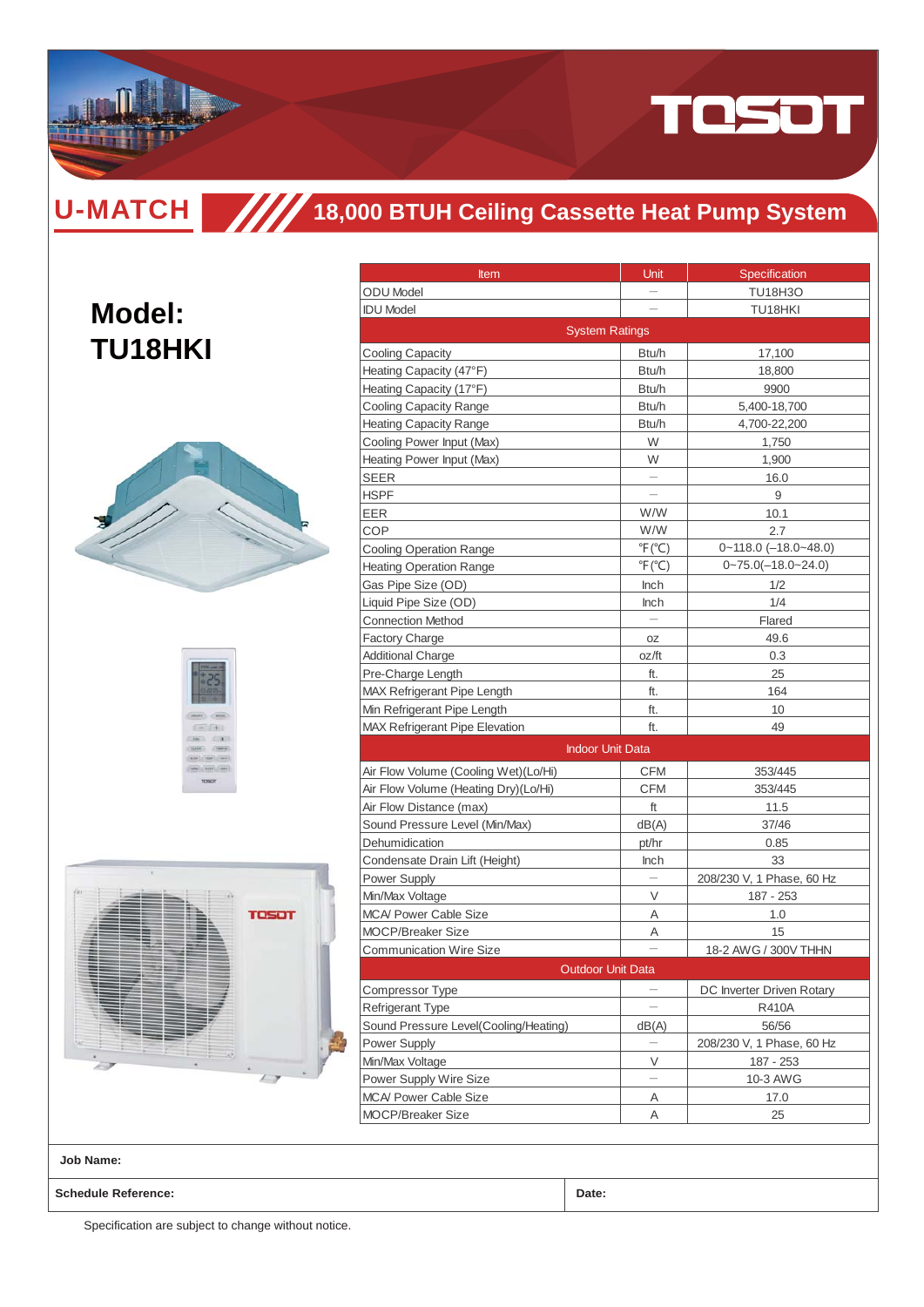

## Features & Function Summary TU18HKI

| <b>SYSTEM FEATURES</b>                 |               |
|----------------------------------------|---------------|
| Ultra Low Frequency Torque Control     | Yes           |
| <b>Power Factor Correction</b>         | Yes           |
| Compressor Type                        | Rotary        |
| Refrigerant Type                       | <b>R410A</b>  |
| Basepan With Electric Heater           | <b>YES</b>    |
| <b>Compressor With Electric Heater</b> | <b>NO</b>     |
| Outdoor Fin Coating                    | Acrylic Resin |
| Intelligent Defrosting                 | <b>YES</b>    |
| Intelligent Preheating                 | <b>YES</b>    |
| Low Voltage Startup                    | <b>YES</b>    |
| Memory/Power Failure Recovery          | <b>YES</b>    |
| Self Diagnosis                         | <b>YES</b>    |
| Low Ambient Cooling                    | <b>YES</b>    |
| Internal Condensate Pump               | <b>YES</b>    |
| XK60 Wired Controller Interface        | <b>YES</b>    |
| Wi-Fi Interface                        | <b>NO</b>     |
| Indoor Fan Type                        | Crossflow     |
| Multi Fan Speeds                       | 7 Speeds      |
| <b>LED Display Indoor Unit</b>         | <b>YES</b>    |
| <b>Advance Filter</b>                  | Optional      |
| <b>Auxiliary Electrical Heater</b>     | <b>NO</b>     |
| Ventilation (Outdoor Air)              | <b>NO</b>     |

| <b>REMOTE CONTROLLER FUNCTIONS</b> |            |  |  |
|------------------------------------|------------|--|--|
| Auto Mode                          | <b>YES</b> |  |  |
| Auto Fan                           | <b>YES</b> |  |  |
| Auto Swing (Horizontal Auto Swing) | <b>YES</b> |  |  |
| Auto Swing (Vertical Auto Swing)   | <b>YES</b> |  |  |
| Clock on Remote Controller         | <b>YES</b> |  |  |
| Dry Mode                           | <b>YES</b> |  |  |
| Dry Anti-Mildew (X-Fan) Mode       | <b>YES</b> |  |  |
| <b>Energy Saving Mode</b>          | <b>NO</b>  |  |  |
| Dirty Filter Alert                 | <b>NO</b>  |  |  |
| I Feel Function                    | <b>YES</b> |  |  |
| Lock on Remote Controller          | <b>YES</b> |  |  |
| Quiet Mode                         | <b>YES</b> |  |  |
| Room Temperature Display           | <b>NO</b>  |  |  |
| Sleep Mode                         | <b>YES</b> |  |  |
| 4 Sleep Modes Options              | <b>YES</b> |  |  |
| <b>Timer Mode</b>                  | <b>YES</b> |  |  |
| <b>Turbo Mode</b>                  | <b>YES</b> |  |  |
| Display On/Off Control             | <b>YES</b> |  |  |
| <b>Freeze Guard Mode</b>           | <b>YES</b> |  |  |

**INVERTER**  $\sqrt{\sqrt{2410A}}$ 



**AHRI** CERTIFIED.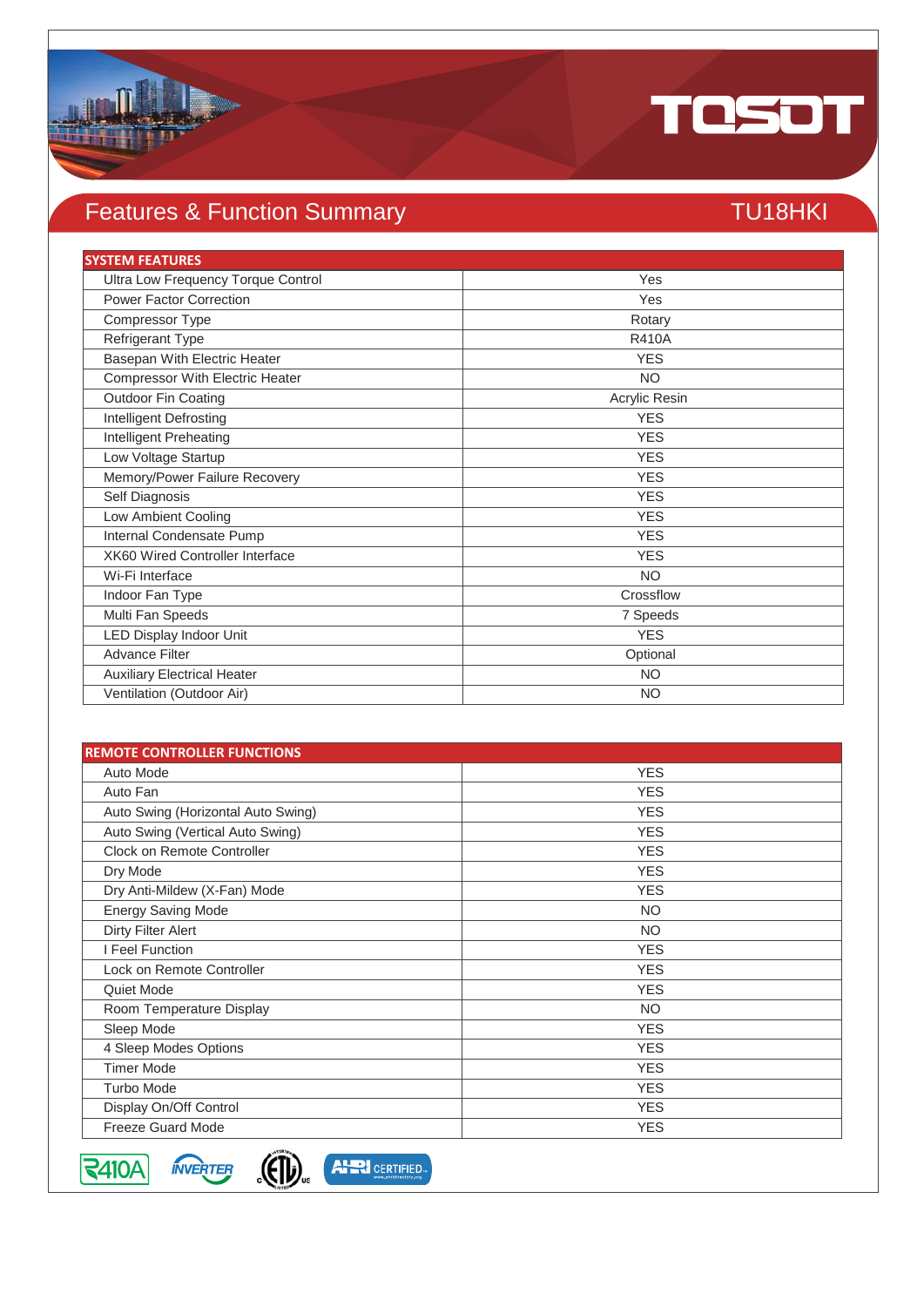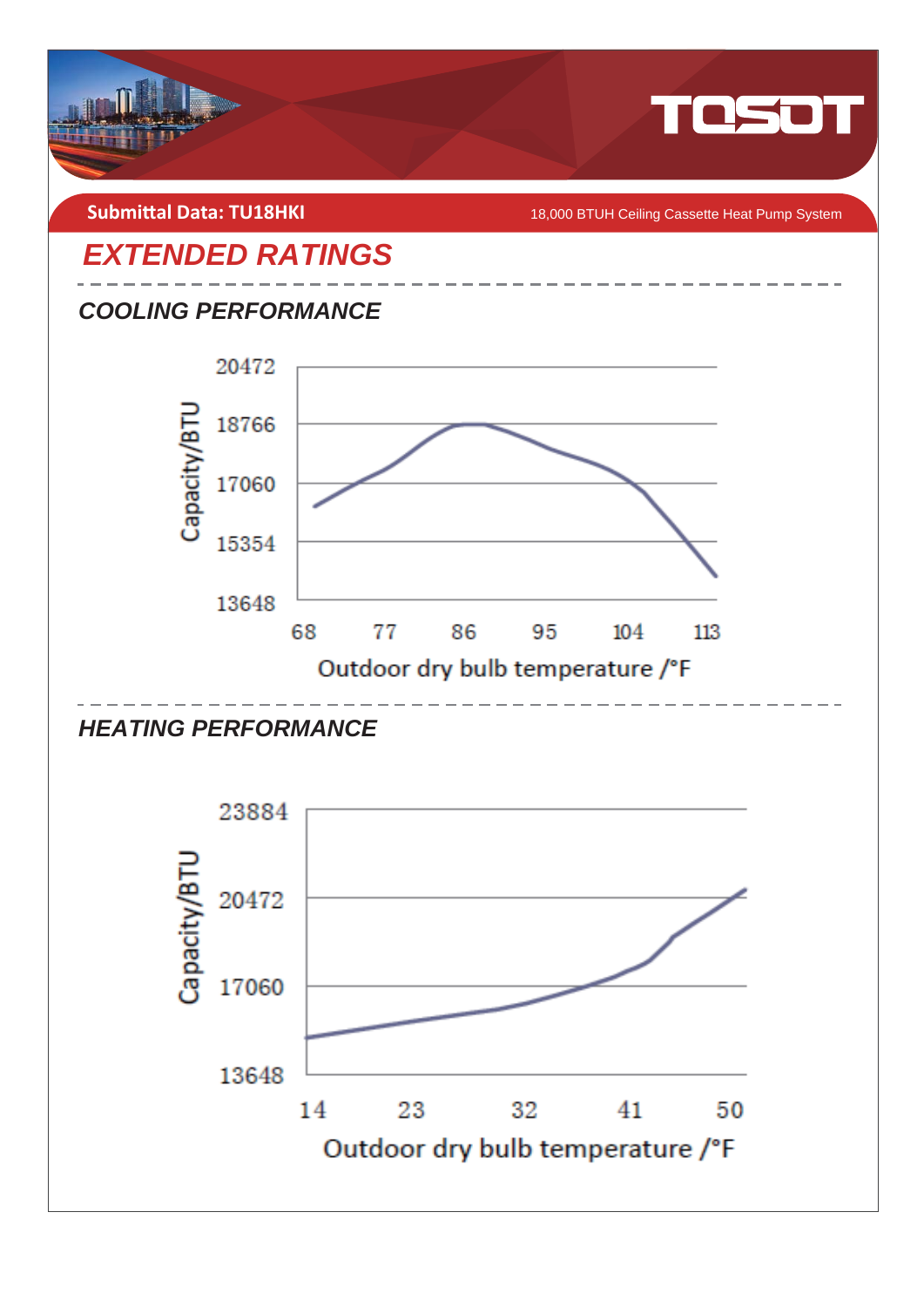

### **Submittal Data: TU18HKI**

18,000 BTUH Ceiling Cassette Heat Pump System

Units: inch (mm)

## *MINIMUM SPACING REQUIREMENTS*

 $>80(2000)$ 

Discharge

### *INDOOR*



 $>20(500)$ 

Inlet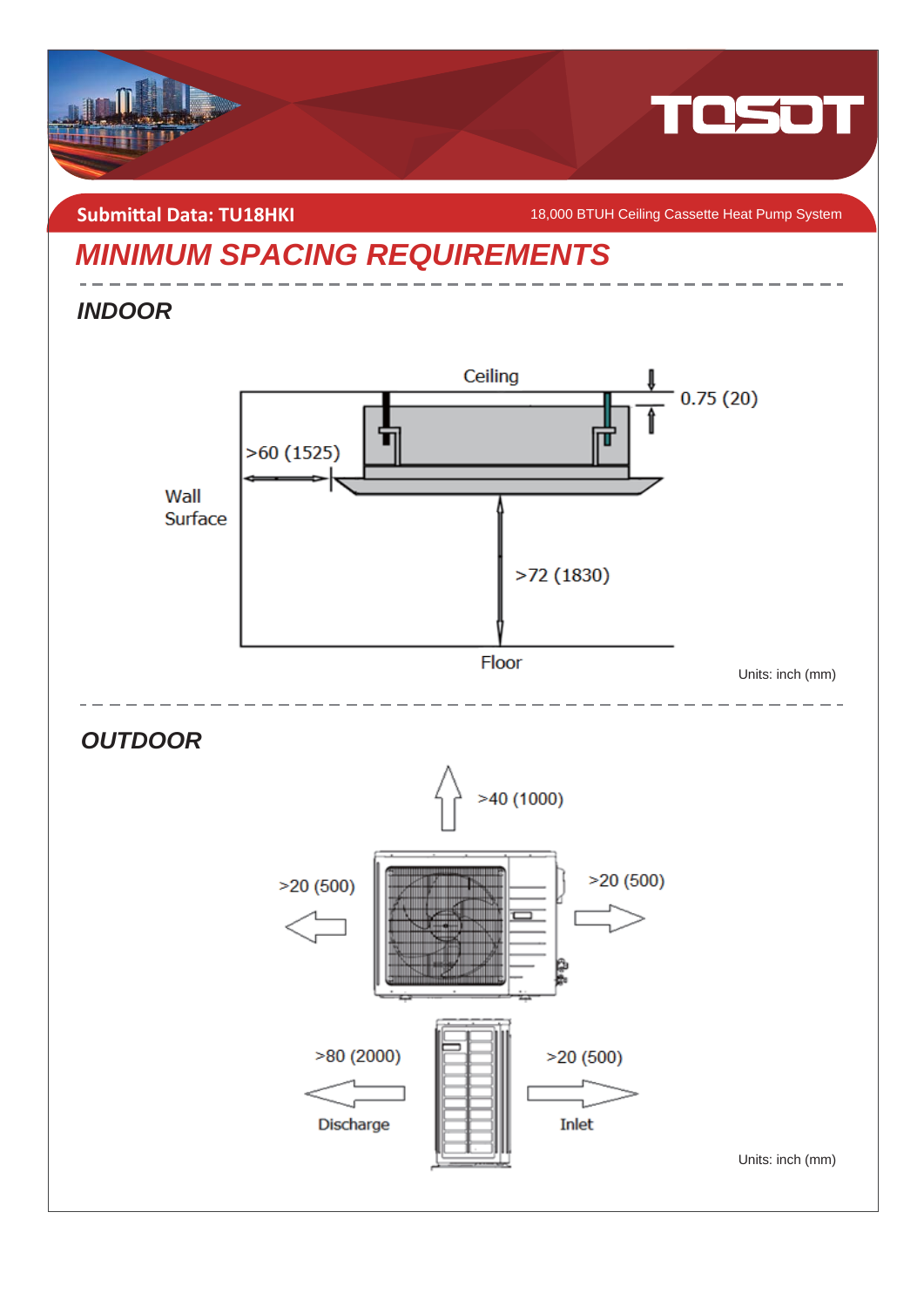### **IMENSIONAL SPECIFICATIONS** THE CONSTRUCTION OF TU18HKI

### **INDOOR UNIT DIMENSIONS & WEIGHTS**





| А     |            |          |                   |      |     | G                | н    |        |        |
|-------|------------|----------|-------------------|------|-----|------------------|------|--------|--------|
| 26.38 | 23.5       | 23.25    | 22.625            | 5.75 | 9.5 | 26.125           | 9.25 | 22.625 | 19.875 |
| 670   | 596        | 592      | 575               | 145  | 240 | 665              | 236  | 575    | 505    |
|       |            |          | Liquid Line Valve |      |     | 1/4-in OD Flared |      |        |        |
|       | Net Weight | 44.0 lbs | Gas Line Valve    |      |     | 1/2-in OD Flared |      |        |        |

| Net Weight | 44.0 lbs   Gas Line Valve                    | 1/2-in OD Flared |
|------------|----------------------------------------------|------------------|
|            | Shipping Weight   52.8 lbs   Drain Connector | 1-in OD          |
|            |                                              |                  |

### **OUTOOR UNIT IMENSIONS & WEIG,TS**





|                   | Net Weight             |  | 105.6 lbs        |
|-------------------|------------------------|--|------------------|
|                   | <b>Shipping Weight</b> |  | 114.4 lbs        |
| Liquid Line Valve |                        |  | 1/4-in OD Flared |
| Gas Line Valve    |                        |  | 1/2-in OD Flared |

Notes:

- 1. Recommended Communication Wire Type 18-2 AWG Stranded Copper THHN 300V Wire
- 2. Power wiring size must comply with applicable national and local codes.
- 3. Test conditions are based on AHRI 210/240.

Specifications are subject to change without notice. Manufacturer reserves the right to discontinue or modify specifications or designs without notice or without incurring obligations. All rights reserved.



Units: inch (mm)

Units: inch (mm)



TOSOT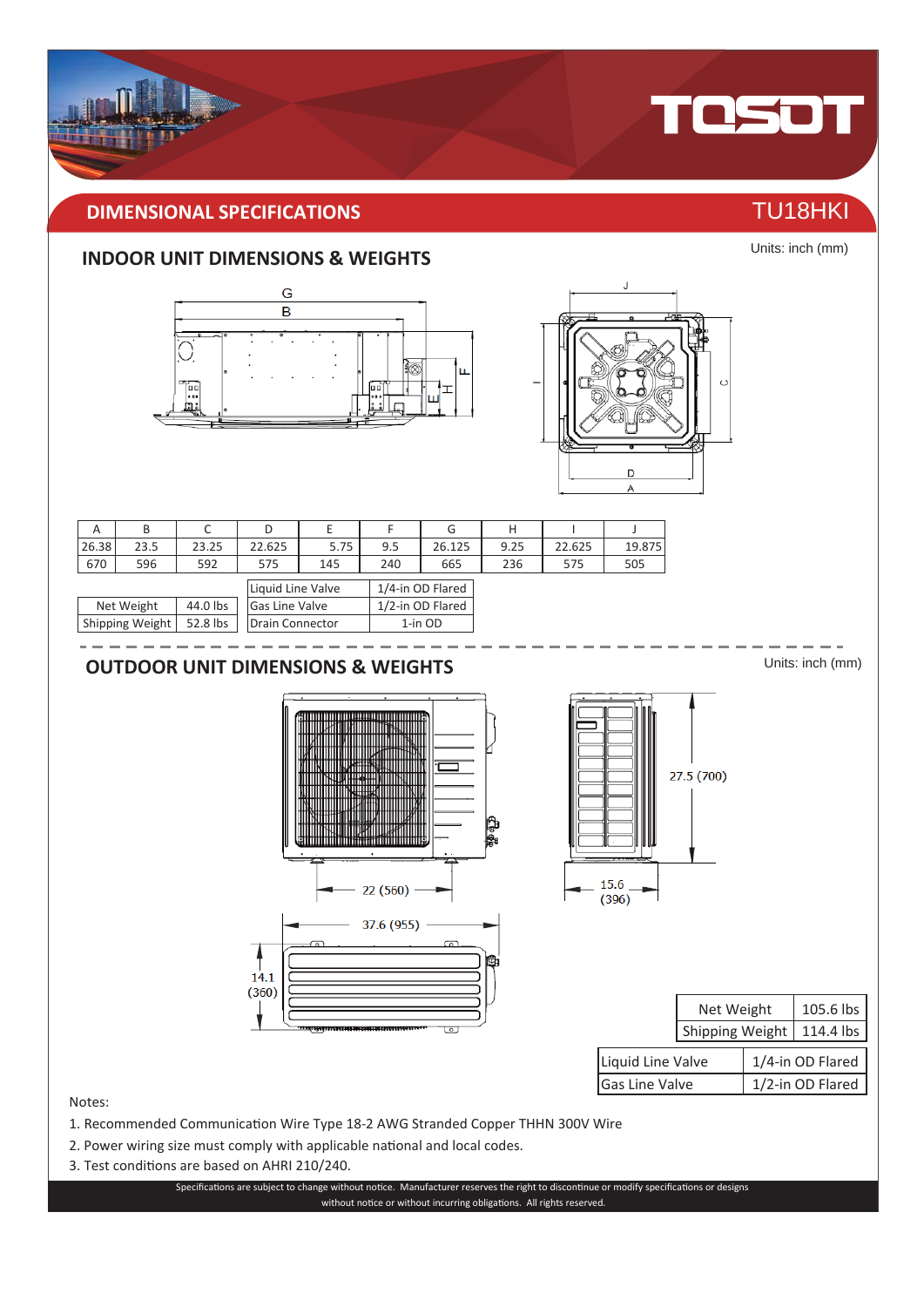

# **24,000 BTUH Ceiling Cassette Heat Pump System**

| <b>Model:</b><br><b>TU24HKI</b> |  |
|---------------------------------|--|
|                                 |  |
| $-1+1$<br>(1)                   |  |
| reson<br>ij<br><b>AMARET</b>    |  |

| Item                                  | Unit                      | Specification             |
|---------------------------------------|---------------------------|---------------------------|
| <b>ODU</b> Model                      | $\overline{\phantom{0}}$  | <b>TU24H3O</b>            |
| <b>IDU Model</b>                      |                           | TU24HKI                   |
| <b>System Ratings</b>                 |                           |                           |
| <b>Cooling Capacity</b>               | Btu/h                     | 23,800                    |
| Heating Capacity (47°F)               | Btu/h                     | 27,200                    |
| Heating Capacity (17°F)               | Btu/h                     | 15,700                    |
| Cooling Capacity Range                | Btu/h                     | 8,200-29,000              |
| <b>Heating Capacity Range</b>         | Btu/h                     | 8,200-32,400              |
| Cooling Power Input (Max)             | W                         | 2,500                     |
| Heating Power Input (Max)             | W                         | 2,750                     |
| <b>SEER</b>                           |                           | 18.0                      |
| <b>HSPF</b>                           |                           | 10.0                      |
| EER                                   | W/W                       | 10.7                      |
| COP                                   | W/W                       | 3.4                       |
| <b>Cooling Operation Range</b>        | $\degree$ F( $\degree$ C) | $0 - 118.0$ (-18.0~48.0)  |
| <b>Heating Operation Range</b>        | $\degree$ F( $\degree$ C) | $0 - 75.0(-18.0 - 24.0)$  |
| Gas Pipe Size (OD)                    | Inch                      | 5/8                       |
| Liquid Pipe Size (OD)                 | <b>Inch</b>               | 3/8                       |
| <b>Connection Method</b>              |                           | Flared                    |
| <b>Factory Charge</b>                 | 0Z                        | 78.4                      |
| <b>Additional Charge</b>              | oz/ft                     | 0.6                       |
| Pre-Charge Length                     | ft.                       | 25                        |
| <b>MAX Refrigerant Pipe Length</b>    | ft.                       | 164                       |
| Min Refrigerant Pipe Length           | ft.                       | 10                        |
| <b>MAX Refrigerant Pipe Elevation</b> | ft.                       | 49                        |
| <b>Indoor Unit Data</b>               |                           |                           |
| Air Flow Volume (Cooling Wet)(Lo/Hi)  | CFM                       | 510/765                   |
| Air Flow Volume (Heating Dry)(Lo/Hi)  | CFM                       | 510/765                   |
| Air Flow Distance (max)               | ft                        | 13                        |
| Sound Pressure Level (Min/Max)        | dB(A)                     | 38/46                     |
| Dehumidication                        | pt/hr                     | 1.14                      |
| Condensate Drain Lift (Height)        | Inch                      | 33                        |
| Power Supply                          |                           | 208/230 V, 1 Phase, 60 Hz |
| Min/Max Voltage                       | V                         | 187 - 253                 |
| <b>MCA/ Power Cable Size</b>          | Α                         | 1.0                       |
| <b>MOCP/Breaker Size</b>              | Α                         | 15                        |
| <b>Communication Wire Size</b>        |                           | 18-2 AWG / 300V THHN      |
| <b>Outdoor Unit Data</b>              |                           |                           |
| Compressor Type                       | $\overline{\phantom{0}}$  | DC Inverter Driven Rotary |
| Compressor RLA                        | Α                         | 18.0                      |
| <b>Refrigerant Type</b>               |                           | R410A                     |
| Fan Motor Power Output                | ΗP                        | 1/6                       |
| Fan Motor FLA                         | Α                         | 1.5                       |
| Sound Pressure Level(Cooling/Heating) | dB(A)                     | 57/57                     |
| Power Supply                          |                           | 208/230 V, 1 Phase, 60 Hz |
| Min/Max Voltage                       | V                         | 187 - 253                 |
| Power Supply Wire Size                |                           | 10-3 AWG                  |
| <b>MCA/ Power Cable Size</b>          | Α                         | 24.0                      |
| <b>MOCP/Breaker Size</b>              | Α                         | 40                        |
|                                       |                           |                           |

**Job Name:**

**Schedule Reference: Date:**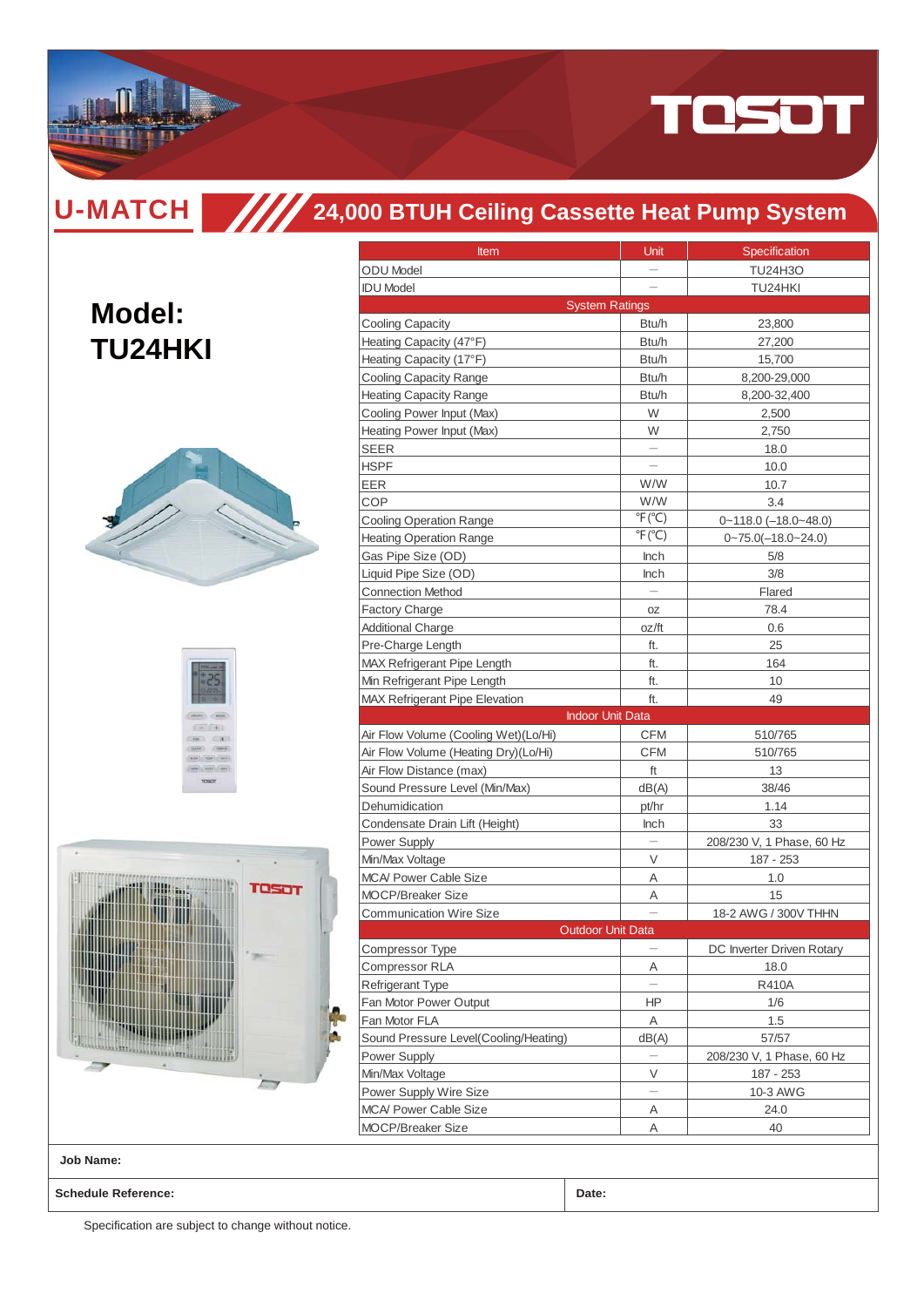

### Features & Function Summary TU24HKI

### **SYSTEM FEATURES** Ultra Low Frequency Torque Control Ves Power Factor Correction Yes Compressor Type Rotary Refrigerant Type R410A Basepan With Electric Heater **YES** Compressor With Electric Heater NO Outdoor Fin Coating **Acrylic Resin Acrylic Resin Acrylic Resin Intelligent Defrosting YES** YES **Intelligent Preheating YES** Low Voltage Startup YES Memory/Power Failure Recovery **YES** Self Diagnosis YES Low Ambient Cooling YES **Internal Condensate Pump YES** XK60 Wired Controller Interface YES Wi-Fi Interface NO Indoor Fan Type Crossflow Multi Fan Speeds 7 Speeds and 2008 and 2009 and 2009 and 2009 and 2009 and 2009 and 2009 and 2009 and 2009 and 2009 and 2009 and 2009 and 2009 and 2009 and 2009 and 2009 and 2009 and 2009 and 2009 and 2009 and 2009 and 200 LED Display Indoor Unit YES Advance Filter Optional Auxiliary Electrical Heater NO Ventilation (Outdoor Air) NO

| <b>REMOTE CONTROLLER FUNCTIONS</b> |            |
|------------------------------------|------------|
| Auto Mode                          | <b>YES</b> |
| Auto Fan                           | <b>YES</b> |
| Auto Swing (Horizontal Auto Swing) | <b>YES</b> |
| Auto Swing (Vertical Auto Swing)   | <b>YES</b> |
| Clock on Remote Controller         | <b>YES</b> |
| Dry Mode                           | <b>YES</b> |
| Dry Anti-Mildew (X-Fan) Mode       | <b>YES</b> |
| <b>Energy Saving Mode</b>          | <b>NO</b>  |
| <b>Dirty Filter Alert</b>          | <b>NO</b>  |
| I Feel Function                    | <b>YES</b> |
| Lock on Remote Controller          | <b>YES</b> |
| Quiet Mode                         | <b>YES</b> |
| Room Temperature Display           | <b>NO</b>  |
| Sleep Mode                         | <b>YES</b> |
| 4 Sleep Modes Options              | <b>YES</b> |
| <b>Timer Mode</b>                  | <b>YES</b> |
| <b>Turbo Mode</b>                  | <b>YES</b> |
| Display On/Off Control             | <b>YES</b> |
| <b>Freeze Guard Mode</b>           | <b>YES</b> |

 $|\textsf{R410A}|$ 



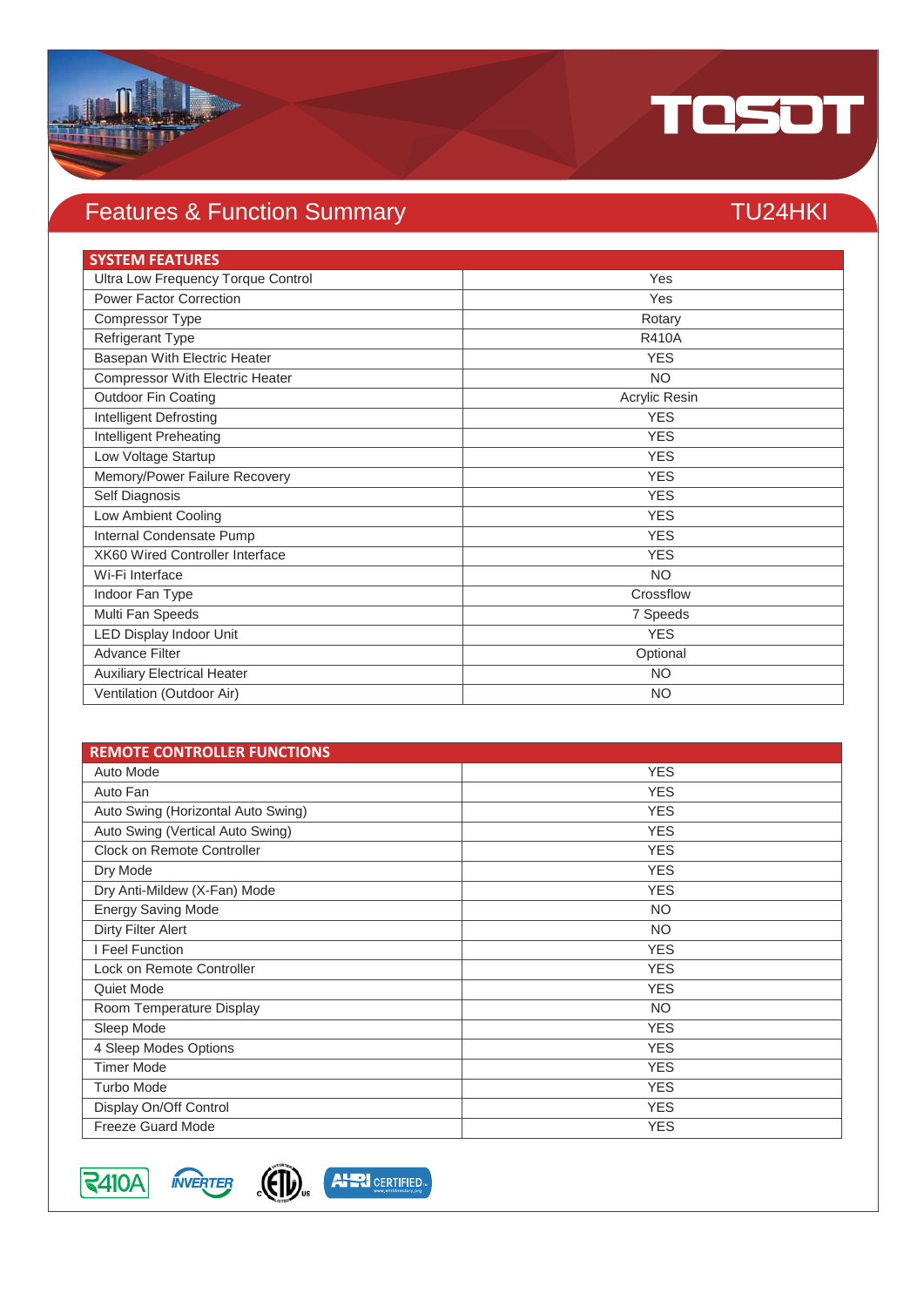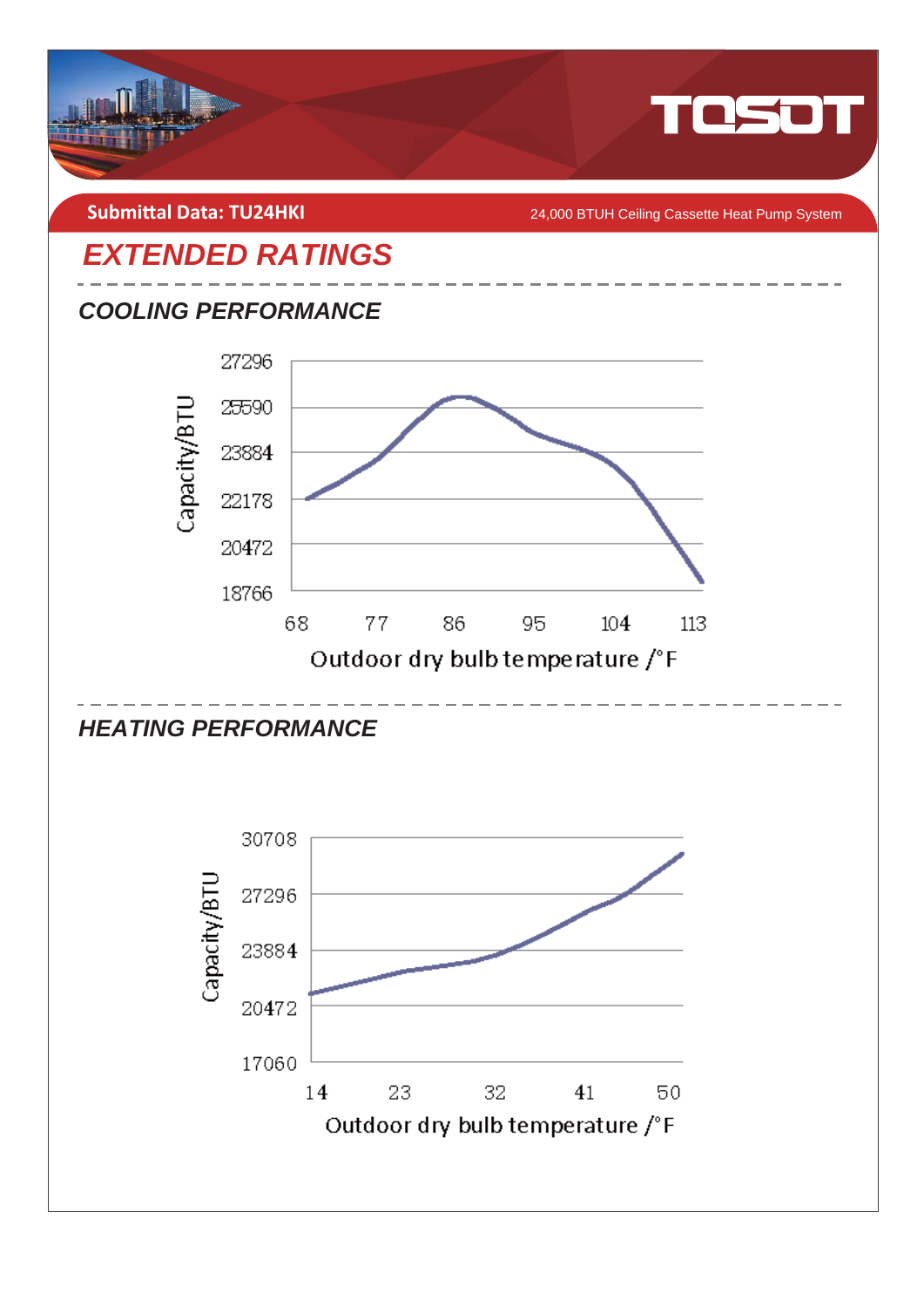

### **Submittal Data: TU24HKI**

24,000 BTUH Ceiling Cassette Heat Pump System

## *MINIMUM SPACING REQUIREMENTS*

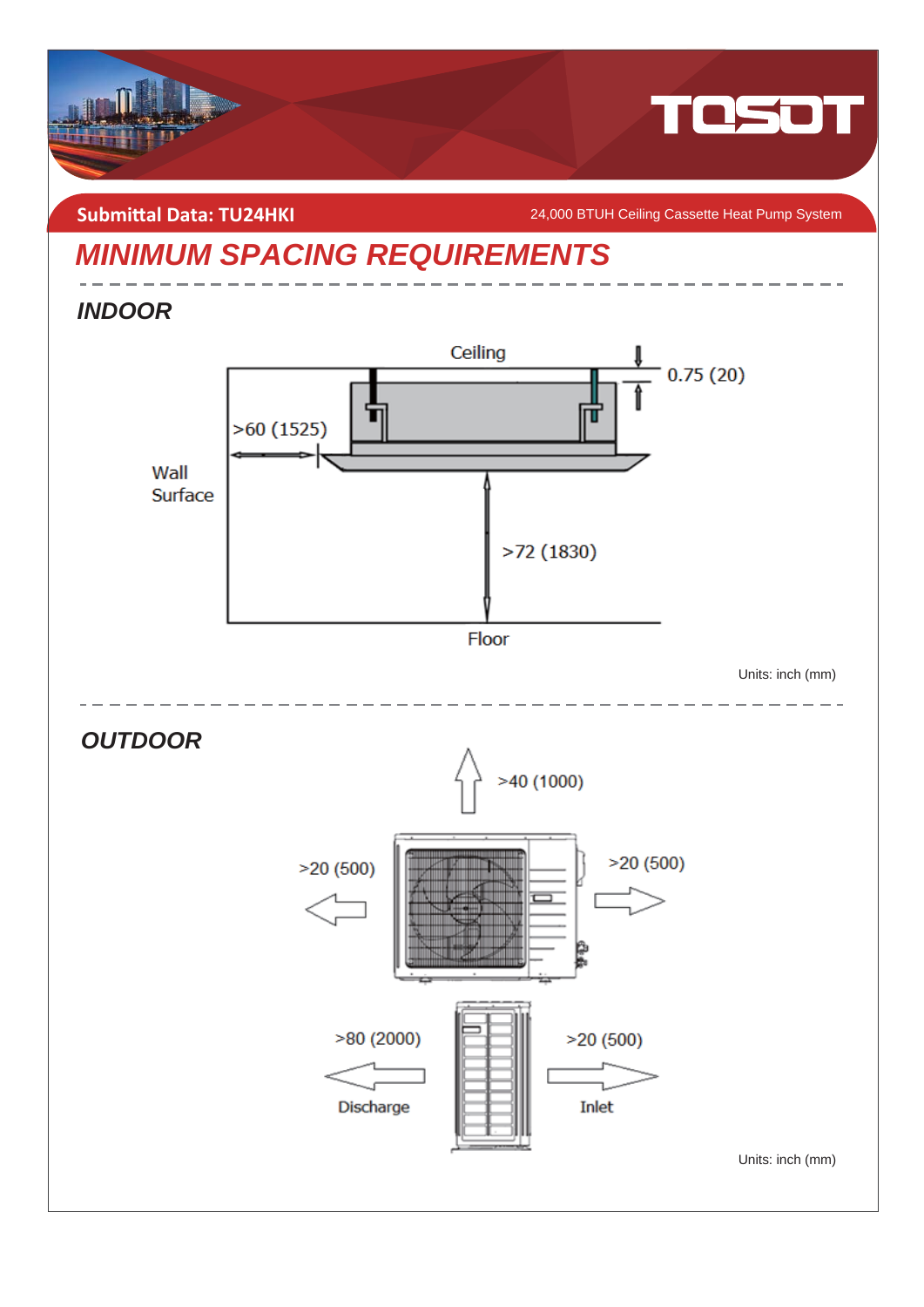

### **INDOOR UNIT DIMENSIONS & WEIGHTS**



- 2. Power wiring size must comply with applicable national and local codes.
- 3. Test conditions are based on AHRI 210/240.

Specifications are subject to change without notice. Manufacturer reserves the right to discontinue or modify specifications or designs without notice or without incurring obligations. All rights reserved.

Units: inch (mm)

TOSOT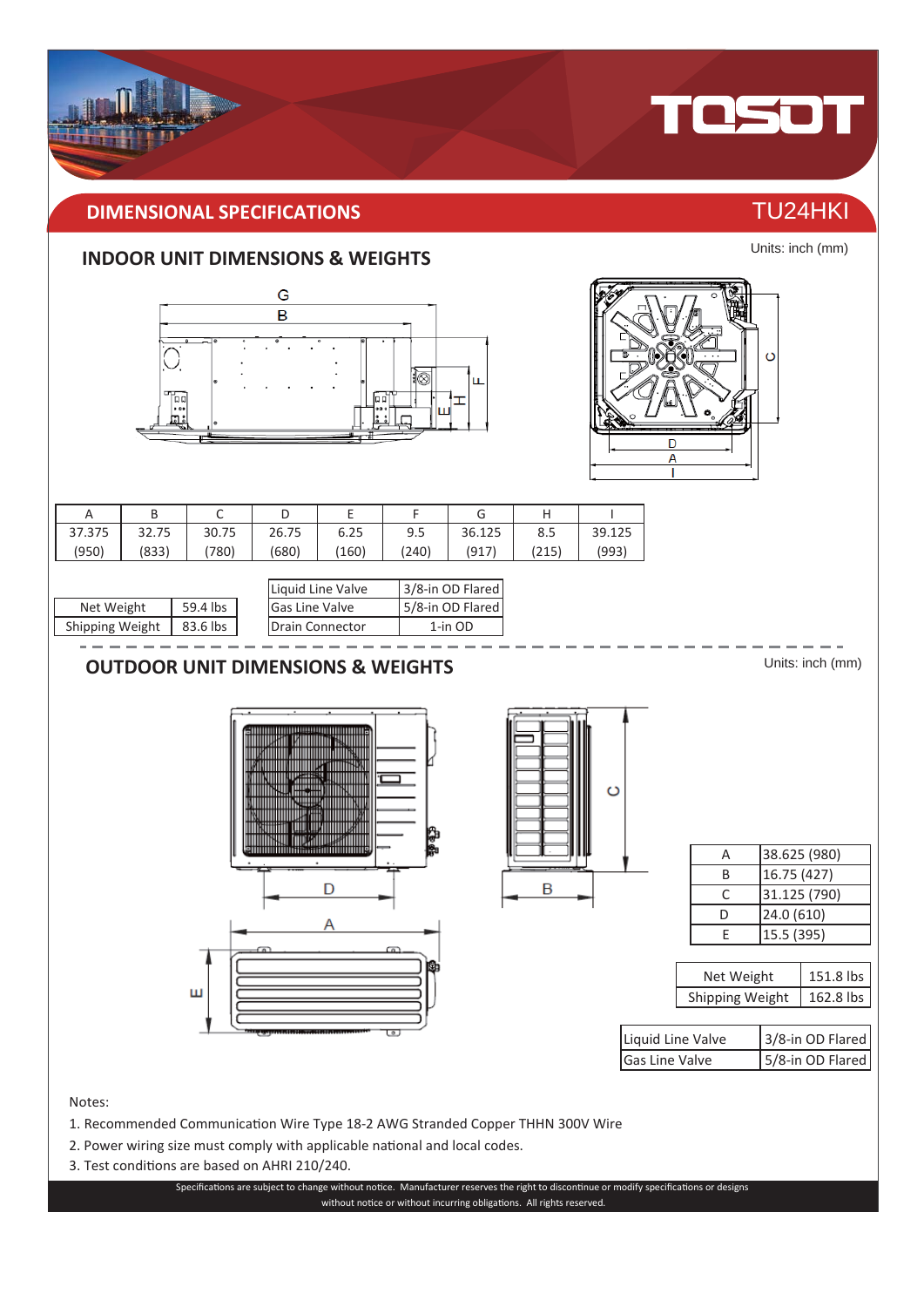

**Model:**

# **30,000 BTUH Ceiling Cassette Heat Pump System**

| <b>TU30HKI</b> |  |
|----------------|--|
|                |  |





| <b>Item</b>                           | Unit                      | Specification                |
|---------------------------------------|---------------------------|------------------------------|
| <b>ODU</b> Model                      |                           | <b>TU30H3O</b>               |
| <b>IDU Model</b>                      |                           | TU30HKI                      |
|                                       | <b>System Ratings</b>     |                              |
| <b>Cooling Capacity</b>               | Btu/h                     | 28,200                       |
| Heating Capacity (47°F)               | Btu/h                     | 31,200                       |
| Heating Capacity (17°F)               | Btu/h                     | 16,700                       |
| <b>Cooling Capacity Range</b>         | Btu/h                     | 8,800-31,400                 |
| <b>Heating Capacity Range</b>         | Btu/h                     | 8,200-33,600                 |
| Cooling Power Input (Max)             | W                         | 3,700                        |
| Heating Power Input (Max)             | W                         | 3,500                        |
| SEER                                  |                           | 20.0                         |
| HSPF                                  |                           | 9.0                          |
| EER                                   | W/W                       | 10.4                         |
| COP                                   | W/W                       | 3.7                          |
| Cooling Operation Range               | $\degree$ F( $\degree$ C) | $0 - 118.0$ $(-18.0 - 48.0)$ |
| <b>Heating Operation Range</b>        | $\degree$ F( $\degree$ C) | $0 - 75.0(-18.0 - 24.0)$     |
| Gas Pipe Size (OD)                    | <b>Inch</b>               | 5/8                          |
| Liquid Pipe Size (OD)                 | Inch                      | 3/8                          |
| <b>Connection Method</b>              |                           | Flared                       |
| <b>Factory Charge</b>                 | OΖ                        | 84.8                         |
| <b>Additional Charge</b>              | oz/ft                     | 0.6                          |
| Pre-Charge Length                     | ft.                       | 25                           |
| MAX Refrigerant Pipe Length           | ft.                       | 164                          |
| Min Refrigerant Pipe Length           | ft.                       | 10                           |
| <b>MAX Refrigerant Pipe Elevation</b> | ft.                       | 49                           |
|                                       | <b>Indoor Unit Data</b>   |                              |
| Air Flow Volume (Cooling Wet)(Lo/Hi)  | <b>CFM</b>                | 587/880                      |
| Air Flow Volume (Heating Dry)(Lo/Hi)  | CFM                       | 587/880                      |
| Air Flow Distance (max)               | ft                        | 14.75                        |
| Sound Pressure Level (Min/Max)        | dB(A)                     | 40/48                        |
| Dehumidication                        | pt/hr                     | 1.42                         |
| Condensate Drain Lift (Height)        | <b>Inch</b>               | 33                           |
| Power Supply                          |                           | 208/230 V, 1 Phase, 60 Hz    |
| Min/Max Voltage                       | V                         | 187 - 253                    |
| <b>MCA/ Power Cable Size</b>          | Α                         | 1.5                          |
| <b>MOCP/Breaker Size</b>              | Α                         | 15                           |
| <b>Communication Wire Size</b>        |                           | 18-2 AWG / 300V THHN         |
|                                       | <b>Outdoor Unit Data</b>  |                              |
| Compressor Type                       |                           | DC Inverter Driven Rotary    |
| Compressor RLA                        | Α                         | 18.0                         |
| <b>Refrigerant Type</b>               |                           | R410A                        |
| Fan Motor Power Output                | ΗP                        | 1/6                          |
| Fan Motor FLA                         | Α                         | 1.5                          |
| Sound Pressure Level(Cooling/Heating) | dB(A)                     | 58/58                        |
| Power Supply                          |                           | 208/230 V, 1 Phase, 60 Hz    |
| Min/Max Voltage                       | V                         | 187 - 253                    |
| Power Supply Wire Size                |                           | 10-3AWG                      |
| <b>MCA/ Power Cable Size</b>          | Α                         | 24.0                         |
|                                       |                           |                              |
| <b>MOCP/Breaker Size</b>              | Α                         | 40                           |

**Job Name:**

**Schedule Reference: Date:**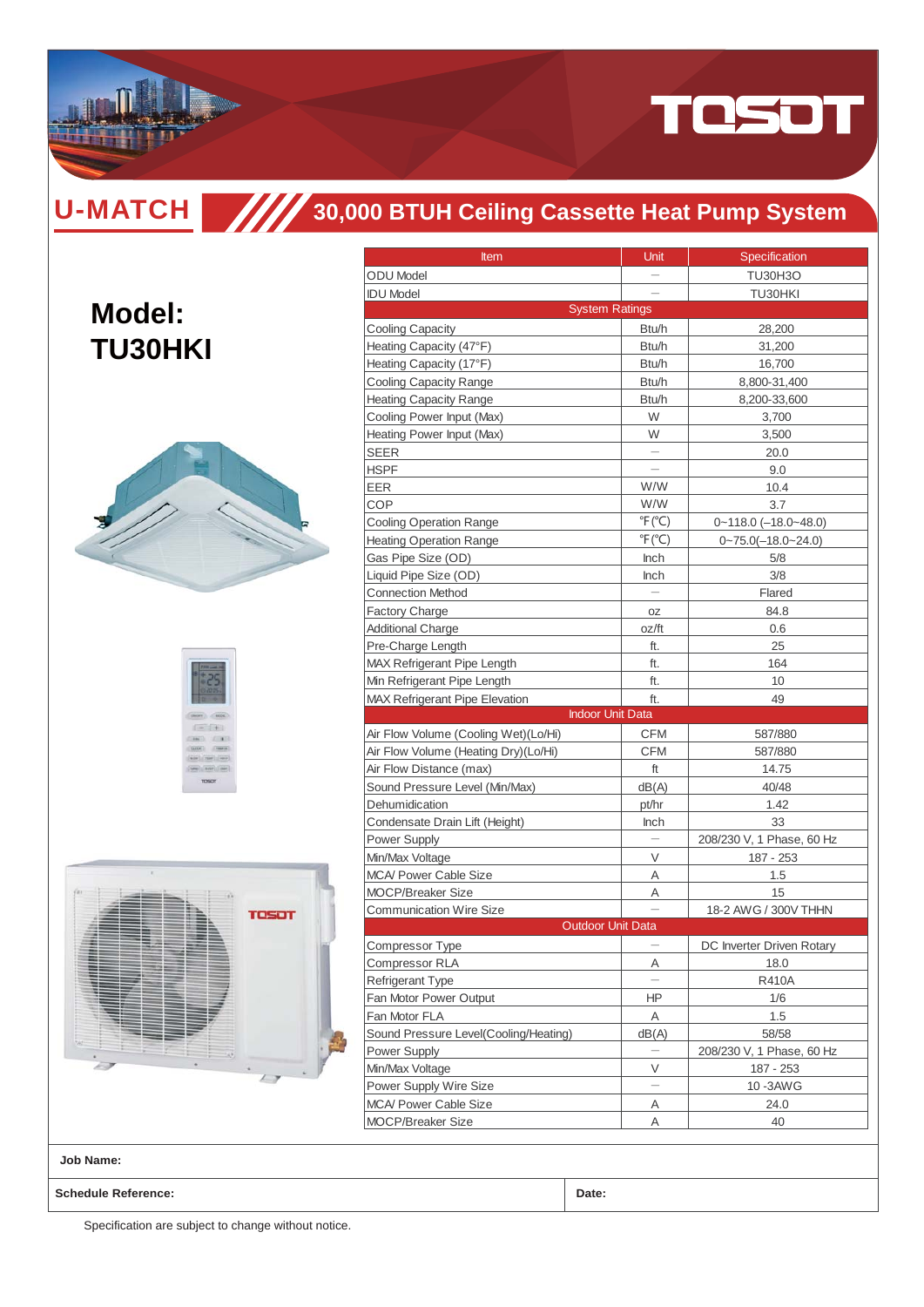

## Features & Function Summary TU30HKI

| <b>SYSTEM FEATURES</b>                 |               |
|----------------------------------------|---------------|
| Ultra Low Frequency Torque Control     | Yes           |
| <b>Power Factor Correction</b>         | Yes           |
| Compressor Type                        | Rotary        |
| <b>Refrigerant Type</b>                | <b>R410A</b>  |
| Basepan With Electric Heater           | <b>YES</b>    |
| <b>Compressor With Electric Heater</b> | <b>NO</b>     |
| Outdoor Fin Coating                    | Acrylic Resin |
| Intelligent Defrosting                 | <b>YES</b>    |
| Intelligent Preheating                 | <b>YES</b>    |
| Low Voltage Startup                    | <b>YES</b>    |
| Memory/Power Failure Recovery          | <b>YES</b>    |
| Self Diagnosis                         | <b>YES</b>    |
| Low Ambient Cooling                    | <b>YES</b>    |
| Internal Condensate Pump               | <b>YES</b>    |
| <b>XK60 Wired Controller Interface</b> | <b>YES</b>    |
| Wi-Fi Interface                        | <b>NO</b>     |
| Indoor Fan Type                        | Crossflow     |
| Multi Fan Speeds                       | 7 Speeds      |
| LED Display Indoor Unit                | <b>YES</b>    |
| <b>Advance Filter</b>                  | Optional      |
| <b>Auxiliary Electrical Heater</b>     | <b>NO</b>     |
| Ventilation (Outdoor Air)              | <b>NO</b>     |

| <b>REMOTE CONTROLLER FUNCTIONS</b> |            |
|------------------------------------|------------|
| Auto Mode                          | <b>YES</b> |
| Auto Fan                           | <b>YES</b> |
| Auto Swing (Horizontal Auto Swing) | <b>YES</b> |
| Auto Swing (Vertical Auto Swing)   | <b>YES</b> |
| Clock on Remote Controller         | <b>YES</b> |
| Dry Mode                           | <b>YES</b> |
| Dry Anti-Mildew (X-Fan) Mode       | <b>YES</b> |
| <b>Energy Saving Mode</b>          | <b>NO</b>  |
| Dirty Filter Alert                 | <b>NO</b>  |
| Feel Function                      | <b>YES</b> |
| Lock on Remote Controller          | <b>YES</b> |
| Quiet Mode                         | <b>YES</b> |
| Room Temperature Display           | <b>NO</b>  |
| Sleep Mode                         | <b>YES</b> |
| 4 Sleep Modes Options              | <b>YES</b> |
| <b>Timer Mode</b>                  | <b>YES</b> |
| <b>Turbo Mode</b>                  | <b>YES</b> |
| Display On/Off Control             | <b>YES</b> |
| <b>Freeze Guard Mode</b>           | <b>YES</b> |

 $\sqrt{\sqrt{2410A}}$ 



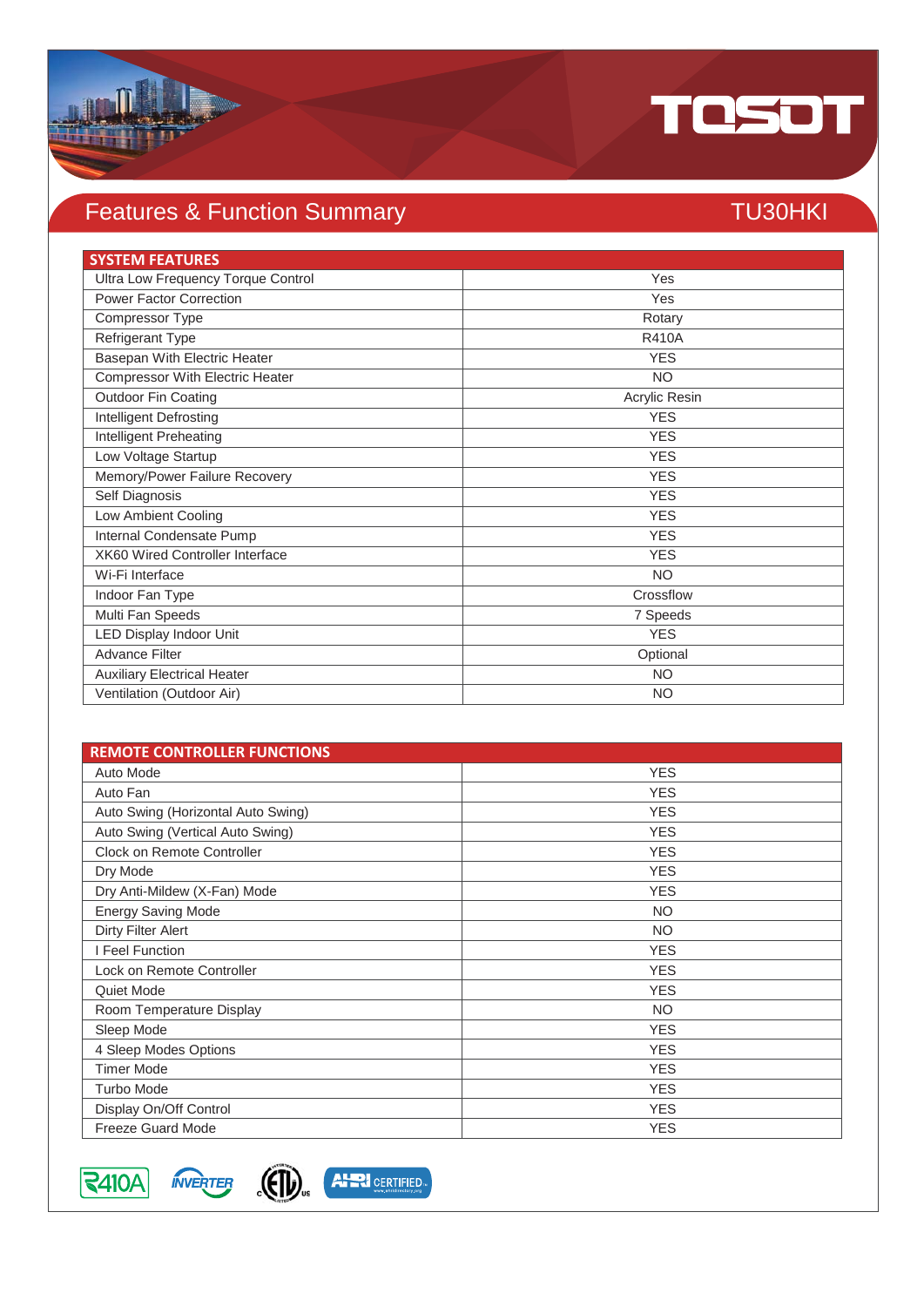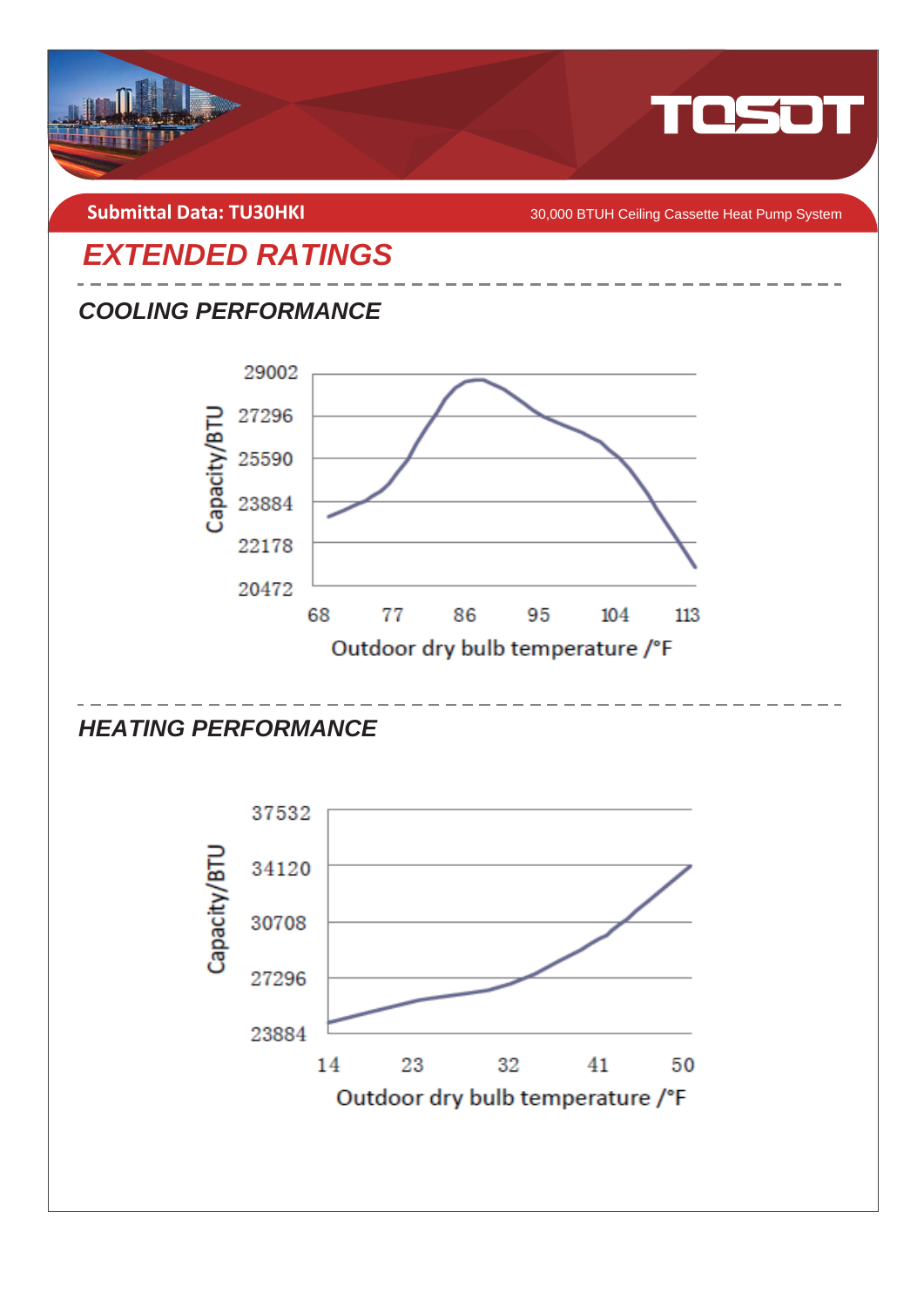

**Submittal Data: TU30HKI** *COMBITAGE SUBMITER SUBMITER SUBMITER SUBMITER SUBMITER System* 

## *MINIMUM SPACING REQUIREMENTS*



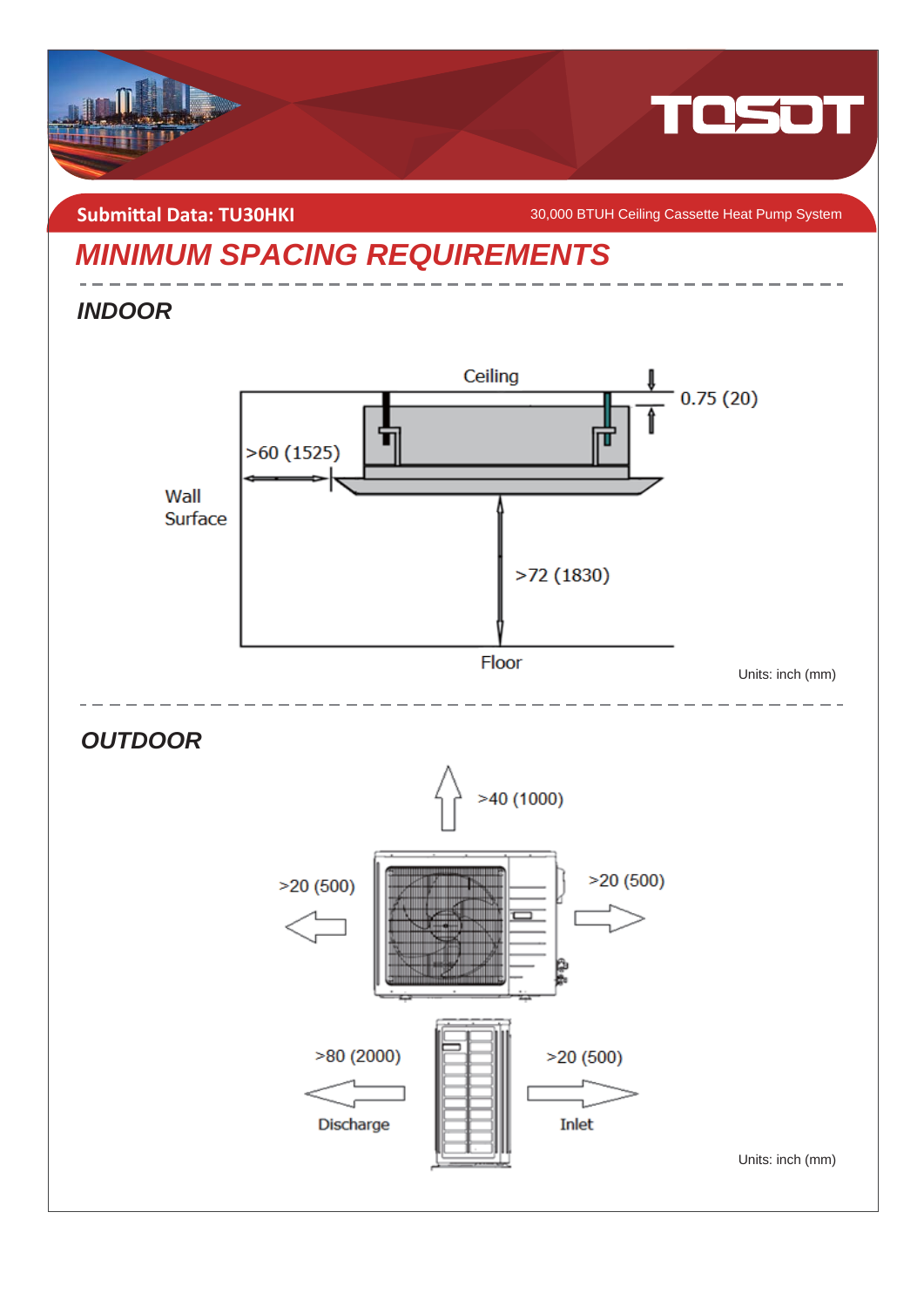

Units: inch (mm)

158.4 lbs





### 1. Recommended Communication Wire Type 18-2 AWG Stranded Copper THHN 300V Wire

- 2. Power wiring size must comply with applicable national and local codes.
- 3. Test conditions are based on AHRI 210/240.

Notes:

Specifications are subject to change without notice. Manufacturer reserves the right to discontinue or modify specifications or designs without notice or without incurring obligations. All rights reserved.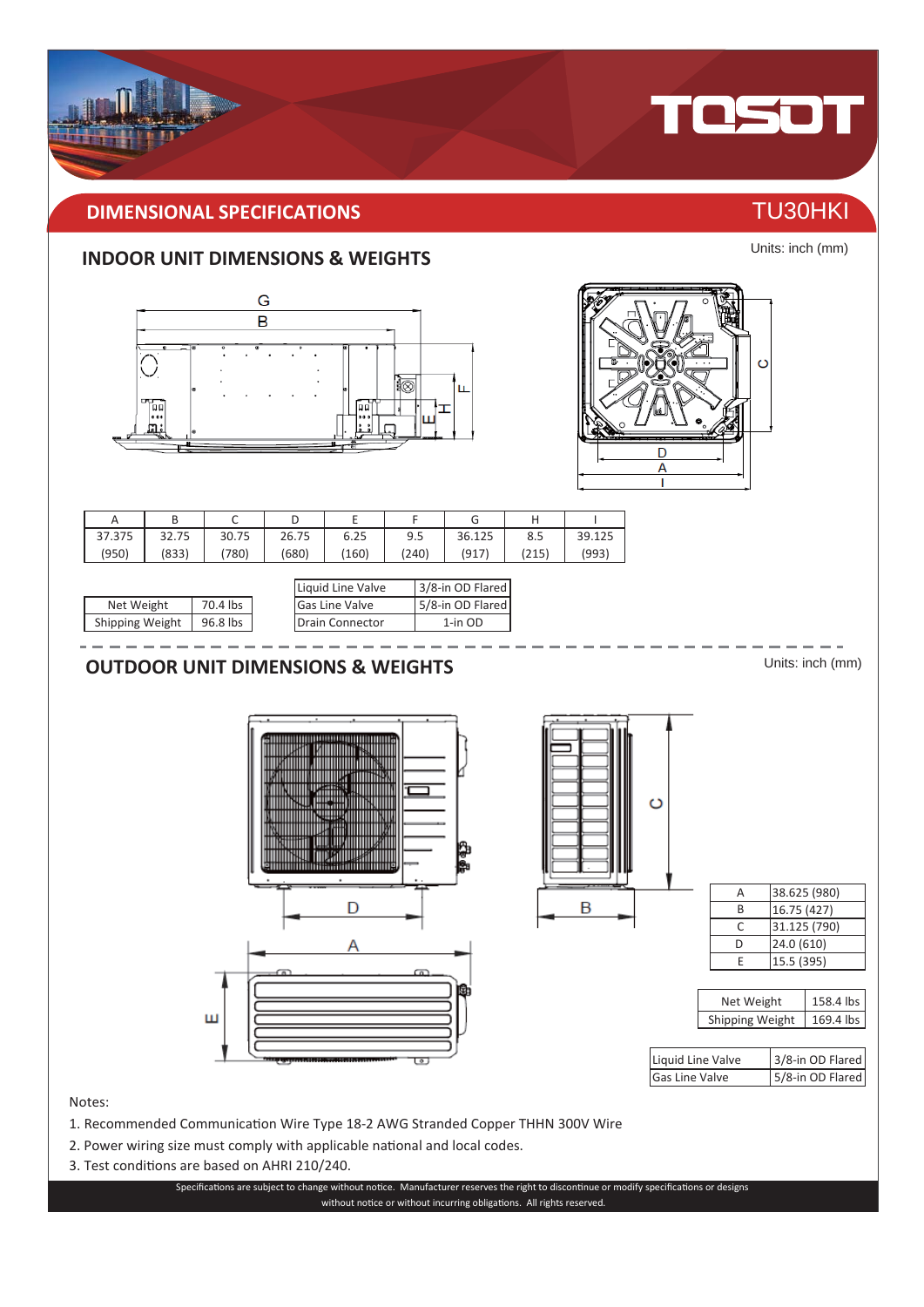

**Model:**

**TU36HKI**

## **36,000 BTUH Ceiling Cassette Heat Pump System**

|                |       | Cooling<br><b>Heating</b><br>Cooling<br>Heating<br><b>SEER</b><br><b>HSPF</b><br>EER<br>COP<br>Cooling<br>Heating<br>Gas Pip<br>Liquid P<br>Connect<br>Factory<br>Addition<br>Pre-Cha<br>MAX Re<br>Min Refr<br>MAX Re |
|----------------|-------|-----------------------------------------------------------------------------------------------------------------------------------------------------------------------------------------------------------------------|
|                |       | Air Flow<br>Air Flow<br>Air Flow<br>Sound F<br>Dehumi                                                                                                                                                                 |
| 10<br>UĒ<br>I) | TOSOT | Conden:<br>Power S<br>Min/Max<br>MCA/Po<br>MOCP/E<br>Commu                                                                                                                                                            |
| h<br>i<br>J    |       | Compre<br>Compre<br>Refriger<br>Fan Mot<br>Fan Mot<br>Sound F<br>Power S                                                                                                                                              |
| $-202$         |       | Min/Max<br>Power S<br>MCA/Po<br>MOCP/E                                                                                                                                                                                |

| <b>Item</b>                                                                                                            | Unit                      | Specification             |  |  |
|------------------------------------------------------------------------------------------------------------------------|---------------------------|---------------------------|--|--|
| <b>ODU</b> Model                                                                                                       |                           | <b>TU36H3O</b>            |  |  |
| <b>IDU Model</b>                                                                                                       |                           | TU36HKI                   |  |  |
| <b>System Ratings</b>                                                                                                  |                           |                           |  |  |
| <b>Cooling Capacity</b>                                                                                                | Btu/h                     | 34,000                    |  |  |
| Heating Capacity (47°F)                                                                                                | Btu/h                     | 41,000                    |  |  |
| Heating Capacity (17°F)                                                                                                | Btu/h                     | 23,400                    |  |  |
| <b>Cooling Capacity Range</b>                                                                                          | Btu/h                     | 10,800-39,000             |  |  |
| <b>Heating Capacity Range</b>                                                                                          | Btu/h                     | 9,800-49,500              |  |  |
| Cooling Power Input (Max)                                                                                              | W                         | 4,500                     |  |  |
| Heating Power Input (Max)                                                                                              | W                         | 4,800                     |  |  |
| SEER                                                                                                                   |                           | 16.0                      |  |  |
| HSPF                                                                                                                   |                           | 9.0                       |  |  |
| EER                                                                                                                    | W/W                       | 10.4                      |  |  |
| COP                                                                                                                    | W/W                       | 3.2                       |  |  |
| <b>Cooling Operation Range</b>                                                                                         | $\degree$ F( $\degree$ C) | $0 - 118.0$ (-18.0~48.0)  |  |  |
| <b>Heating Operation Range</b>                                                                                         | $\degree$ F( $\degree$ C) | $0 - 75.0(-18.0 - 24.0)$  |  |  |
| Gas Pipe Size (OD)                                                                                                     | Inch                      | 5/8                       |  |  |
| Liquid Pipe Size (OD)                                                                                                  | <b>Inch</b>               | 3/8                       |  |  |
| <b>Connection Method</b>                                                                                               |                           | Flared                    |  |  |
| <b>Factory Charge</b>                                                                                                  | OZ                        | 123.2                     |  |  |
| <b>Additional Charge</b>                                                                                               | oz/ft                     | 0.6                       |  |  |
| Pre-Charge Length                                                                                                      | ft.                       | 25                        |  |  |
| MAX Refrigerant Pipe Length                                                                                            | ft.                       | 164                       |  |  |
| Min Refrigerant Pipe Length                                                                                            | ft.                       | 10                        |  |  |
| <b>MAX Refrigerant Pipe Elevation</b>                                                                                  | ft.                       | 49                        |  |  |
|                                                                                                                        |                           |                           |  |  |
| <b>Indoor Unit Data</b>                                                                                                |                           |                           |  |  |
| Air Flow Volume (Cooling Wet)(Lo/Hi)                                                                                   | CFM                       | 730/1095                  |  |  |
| Air Flow Volume (Heating Dry)(Lo/Hi)                                                                                   | <b>CFM</b>                | 730/1095                  |  |  |
| Air Flow Distance (max)                                                                                                | ft                        | 16.4                      |  |  |
| Sound Pressure Level (Min/Max)                                                                                         | dB(A)                     | 43/49                     |  |  |
| Dehumidication                                                                                                         | pt/hr                     | 1.61                      |  |  |
| Condensate Drain Lift (Height)                                                                                         | <b>Inch</b>               | 33                        |  |  |
| <b>Power Supply</b>                                                                                                    |                           | 208/230 V, 1 Phase, 60 Hz |  |  |
| Min/Max Voltage                                                                                                        | V                         | 187 - 253                 |  |  |
|                                                                                                                        | Α                         | 1.5                       |  |  |
|                                                                                                                        | Α                         | 15                        |  |  |
|                                                                                                                        |                           | 18-2 AWG / 300V THHN      |  |  |
| <b>MCA/ Power Cable Size</b><br><b>MOCP/Breaker Size</b><br><b>Communication Wire Size</b><br><b>Outdoor Unit Data</b> |                           |                           |  |  |
| Compressor Type                                                                                                        |                           | DC Inverter Driven Rotary |  |  |
| <b>Compressor RLA</b>                                                                                                  | Α                         | 21.2                      |  |  |
|                                                                                                                        |                           | <b>R410A</b>              |  |  |
| Refrigerant Type<br>Fan Motor Power Output                                                                             | HP.                       | 2/9                       |  |  |
| Fan Motor FLA                                                                                                          | Α                         | 2.0                       |  |  |
| Sound Pressure Level(Cooling/Heating)                                                                                  | dB(A)                     | 63/63                     |  |  |
| Power Supply                                                                                                           |                           | 208/230 V, 1 Phase, 60 Hz |  |  |
| Min/Max Voltage                                                                                                        | V                         | 187 - 253                 |  |  |
| Power Supply Wire Size                                                                                                 |                           | 8-3 AWG                   |  |  |
| <b>MCA/ Power Cable Size</b>                                                                                           | Α                         | 29.0                      |  |  |
| <b>MOCP/Breaker Size</b>                                                                                               | Α                         | 45                        |  |  |

**Job Name:**

**Schedule Reference: Date:**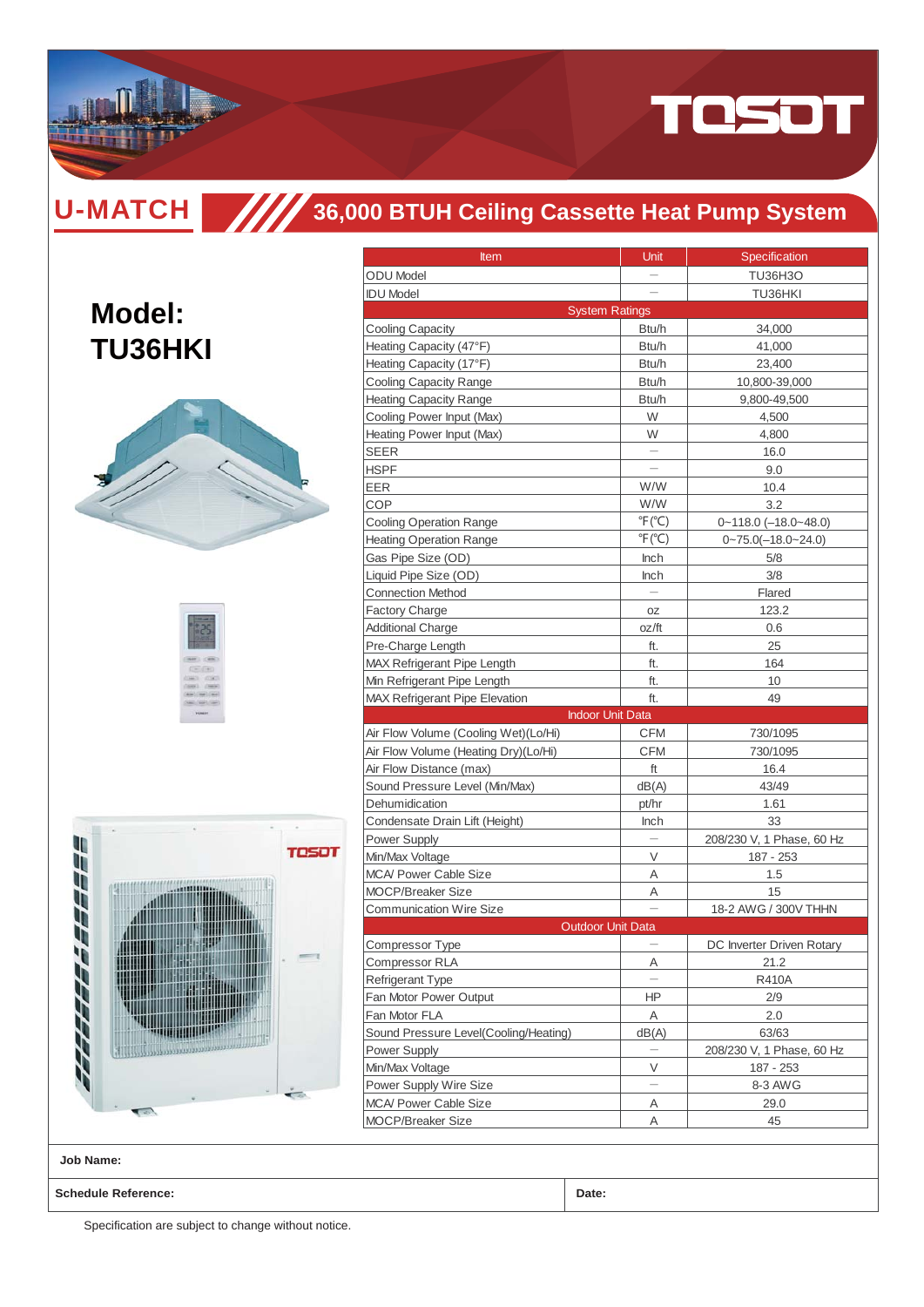

## Features & Function Summary TU36HKI

| <b>SYSTEM FEATURES</b>                 |               |
|----------------------------------------|---------------|
| Ultra Low Frequency Torque Control     | Yes           |
| <b>Power Factor Correction</b>         | Yes           |
| Compressor Type                        | Rotary        |
| <b>Refrigerant Type</b>                | <b>R410A</b>  |
| Basepan With Electric Heater           | <b>YES</b>    |
| Compressor With Electric Heater        | <b>NO</b>     |
| <b>Outdoor Fin Coating</b>             | Acrylic Resin |
| <b>Intelligent Defrosting</b>          | <b>YES</b>    |
| <b>Intelligent Preheating</b>          | <b>YES</b>    |
| Low Voltage Startup                    | <b>YES</b>    |
| Memory/Power Failure Recovery          | <b>YES</b>    |
| Self Diagnosis                         | <b>YES</b>    |
| Low Ambient Cooling                    | <b>YES</b>    |
| Internal Condensate Pump               | <b>YES</b>    |
| <b>XK60 Wired Controller Interface</b> | <b>YES</b>    |
| Wi-Fi Interface                        | <b>NO</b>     |
| Indoor Fan Type                        | Crossflow     |
| Multi Fan Speeds                       | 7 Speeds      |
| LED Display Indoor Unit                | <b>YES</b>    |
| <b>Advance Filter</b>                  | Optional      |
| <b>Auxiliary Electrical Heater</b>     | <b>NO</b>     |
| Ventilation (Outdoor Air)              | <b>NO</b>     |

| <b>REMOTE CONTROLLER FUNCTIONS</b> |            |
|------------------------------------|------------|
| Auto Mode                          | <b>YES</b> |
| Auto Fan                           | <b>YES</b> |
| Auto Swing (Horizontal Auto Swing) | <b>YES</b> |
| Auto Swing (Vertical Auto Swing)   | <b>YES</b> |
| Clock on Remote Controller         | <b>YES</b> |
| Dry Mode                           | <b>YES</b> |
| Dry Anti-Mildew (X-Fan) Mode       | <b>YES</b> |
| <b>Energy Saving Mode</b>          | <b>NO</b>  |
| Dirty Filter Alert                 | <b>NO</b>  |
| I Feel Function                    | <b>YES</b> |
| Lock on Remote Controller          | <b>YES</b> |
| Quiet Mode                         | <b>YES</b> |
| Room Temperature Display           | <b>NO</b>  |
| Sleep Mode                         | <b>YES</b> |
| 4 Sleep Modes Options              | <b>YES</b> |
| <b>Timer Mode</b>                  | <b>YES</b> |
| <b>Turbo Mode</b>                  | <b>YES</b> |
| Display On/Off Control             | <b>YES</b> |
| <b>Freeze Guard Mode</b>           | <b>YES</b> |

 $3410A$ 



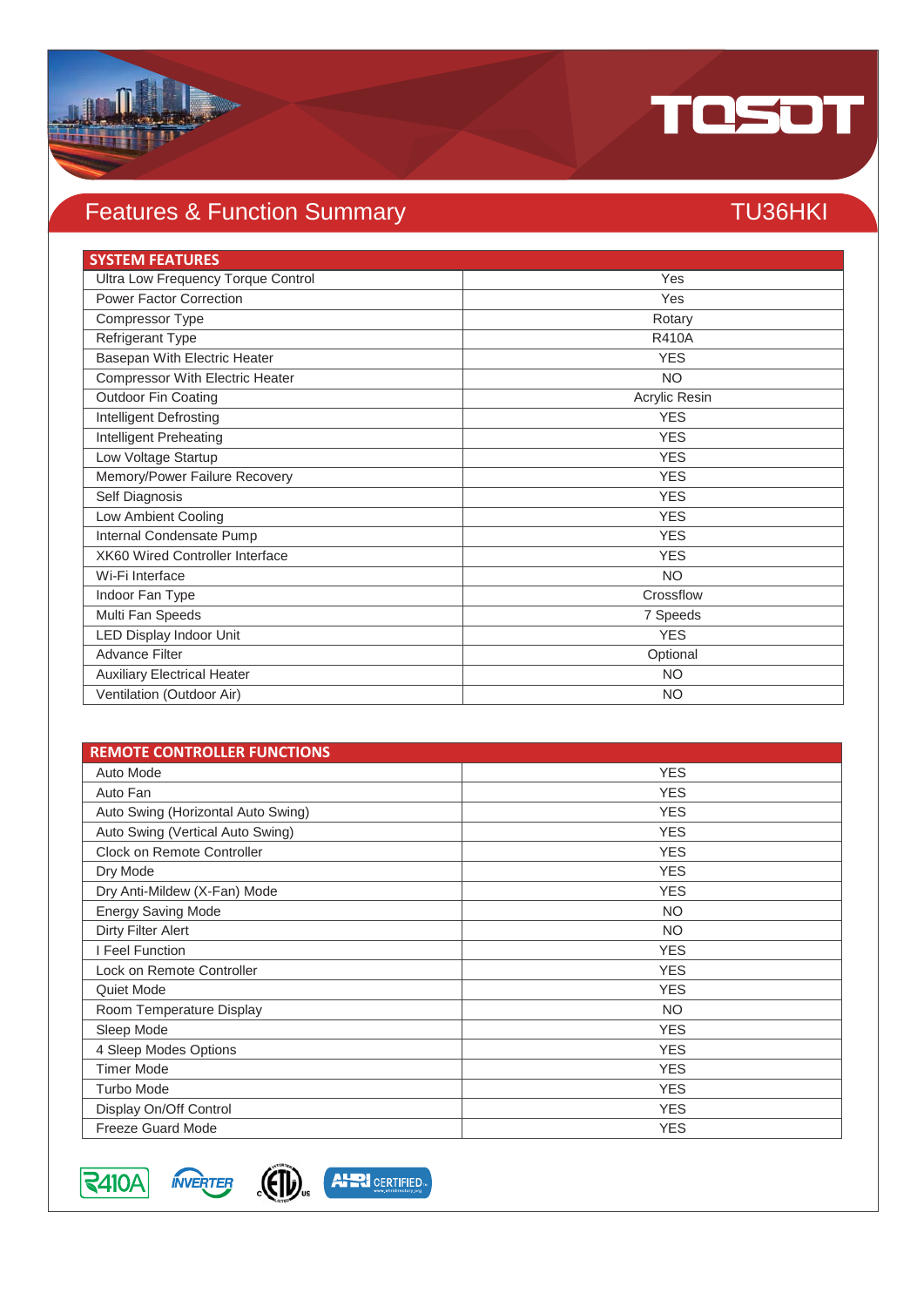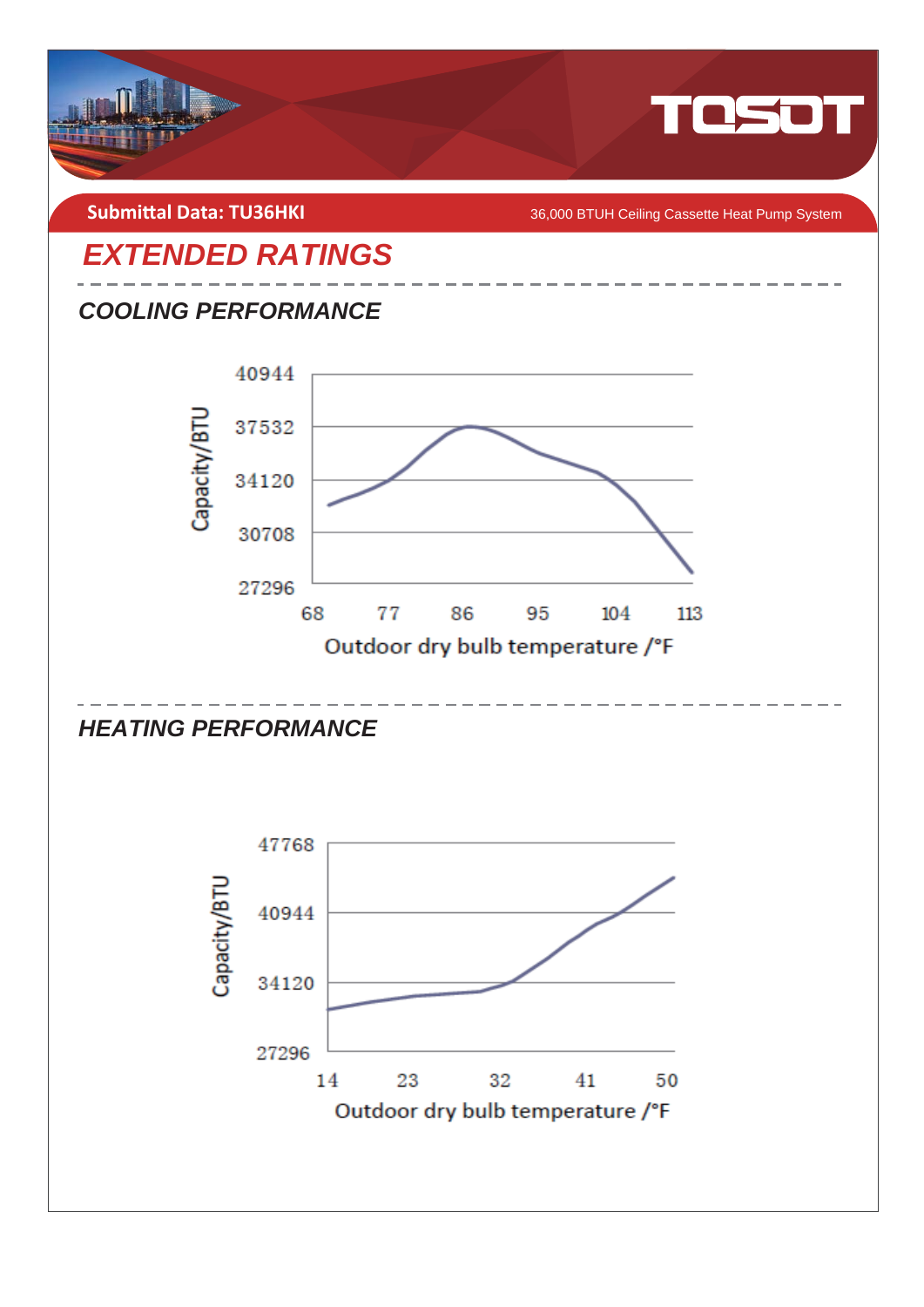

**Submittal Data: TU36HKI** *COMBITAGGA* **BTUH Ceiling Cassette Heat Pump System** 

## *MINIMUM SPACING REQUIREMENTS*

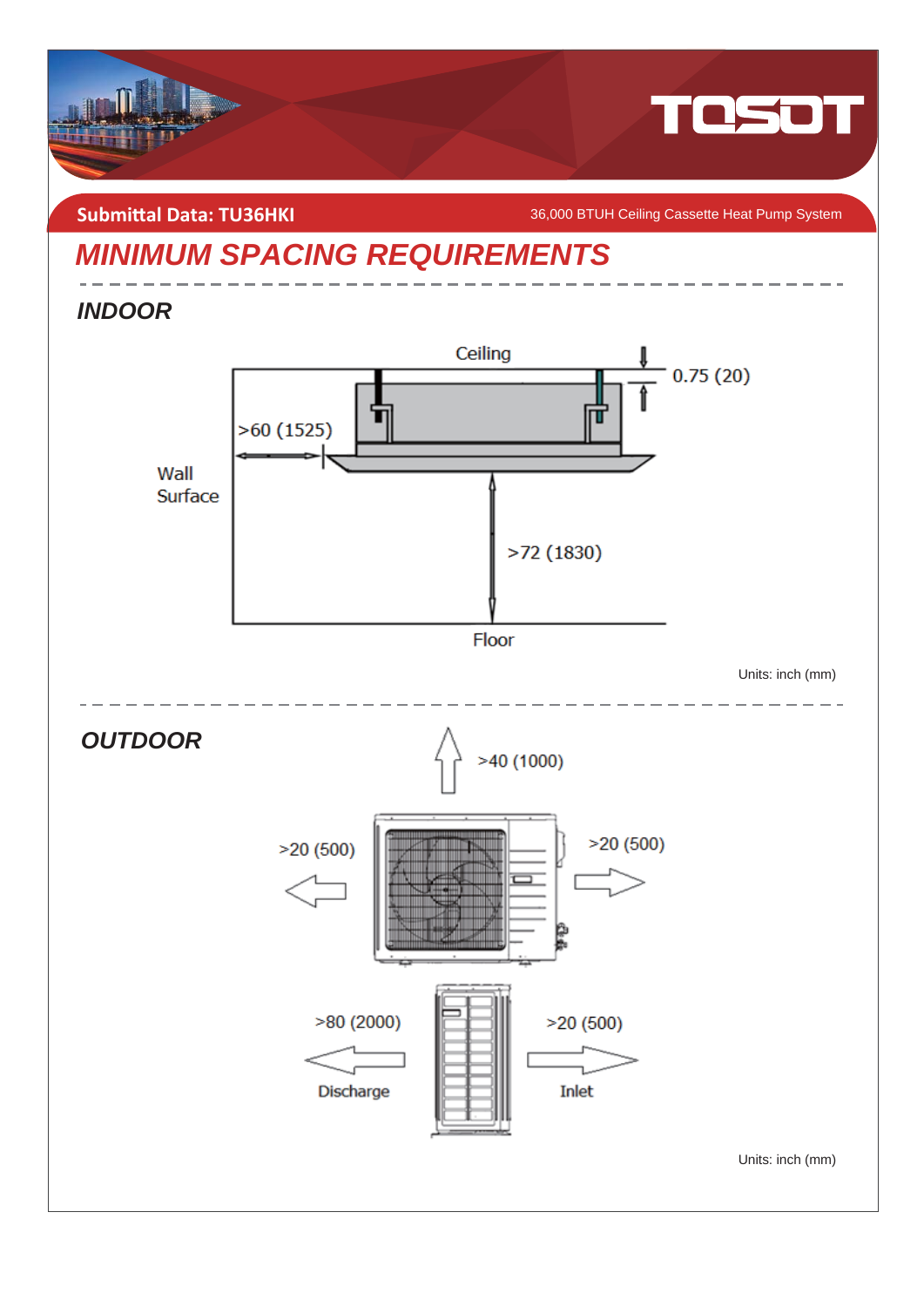### **IMENSIONAL SPECIFICATIONS** THE CONSTRUCTION OF TU36HKI

### **INDOOR UNIT DIMENSIONS & WEIGHTS**



Units: inch (mm)

TOSOT

- 2. Power wiring size must comply with applicable national and local codes.
- 3. Test conditions are based on AHRI 210/240.

Specifications are subject to change without notice. Manufacturer reserves the right to discontinue or modify specifications or designs without notice or without incurring obligations. All rights reserved.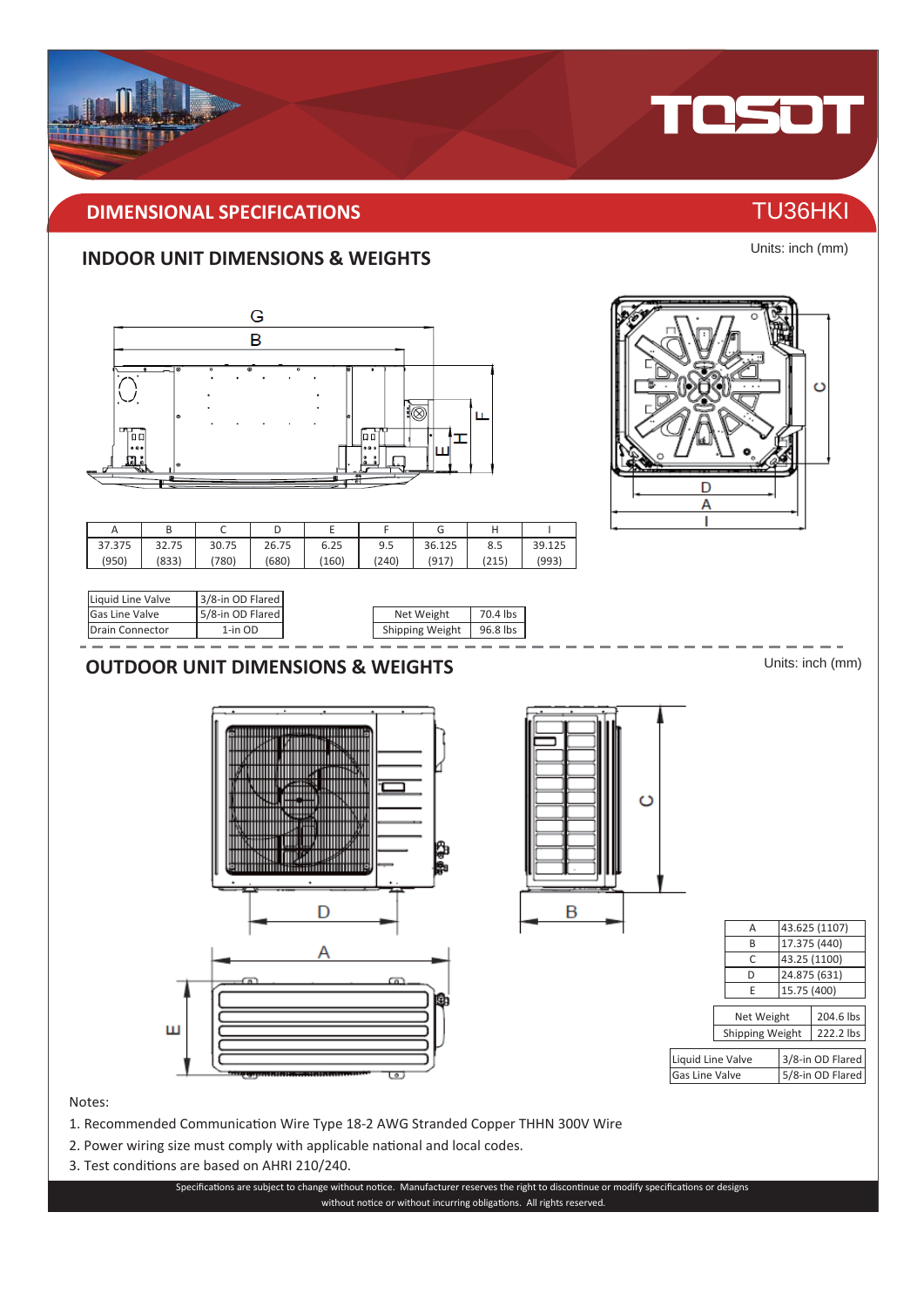

**Model:**

**TU42HKI**

## **42,000 BTUH Ceiling Cassette Heat Pump System**

| reson |
|-------|
|       |
|       |

| Item                                  | Unit                     | Specification                |  |  |
|---------------------------------------|--------------------------|------------------------------|--|--|
| <b>ODU</b> Model                      | $\qquad \qquad -$        | <b>TU42H3O</b>               |  |  |
| <b>IDU Model</b>                      |                          | TU42HKI                      |  |  |
| <b>System Ratings</b>                 |                          |                              |  |  |
| <b>Cooling Capacity</b>               | Btu/h                    | 39,500                       |  |  |
| Heating Capacity (47°F)               | Btu/h                    | 44,000                       |  |  |
| Heating Capacity (17°F)               | Btu/h                    | 24,400                       |  |  |
| <b>Cooling Capacity Range</b>         | Btu/h                    | 11,000-41,000                |  |  |
| <b>Heating Capacity Range</b>         | Btu/h                    | 12,000-51,000                |  |  |
| Cooling Power Input (Max)             | W                        | 4,650                        |  |  |
| Heating Power Input (Max)             | W                        | 4,800                        |  |  |
| <b>SEER</b>                           |                          | 16.0                         |  |  |
| <b>HSPF</b>                           |                          | 9.0                          |  |  |
| EER                                   | W/W                      | 9                            |  |  |
| COP                                   | W/W                      | 2.9                          |  |  |
| <b>Cooling Operation Range</b>        | $\mathrm{P}(\mathrm{C})$ | $0 - 118.0$ (-18.0 $-48.0$ ) |  |  |
| <b>Heating Operation Range</b>        | $\mathrm{P}(\mathrm{C})$ | $0 - 75.0(-18.0 - 24.0)$     |  |  |
| Gas Pipe Size (OD)                    | Inch                     | 5/8                          |  |  |
| Liquid Pipe Size (OD)                 | <b>Inch</b>              | 3/8                          |  |  |
| <b>Connection Method</b>              |                          | Flared                       |  |  |
| <b>Factory Charge</b>                 | OZ                       | 131.2                        |  |  |
| <b>Additional Charge</b>              | oz/ft                    | 0.6                          |  |  |
| Pre-Charge Length                     | ft.                      | 25                           |  |  |
| <b>MAX Refrigerant Pipe Length</b>    | ft.                      | 164                          |  |  |
| Min Refrigerant Pipe Length           | ft.                      | 10                           |  |  |
| <b>MAX Refrigerant Pipe Elevation</b> | ft.                      | 49                           |  |  |
|                                       |                          |                              |  |  |
| <b>Indoor Unit Data</b>               |                          |                              |  |  |
| Air Flow Volume (Cooling Wet)(Lo/Hi)  | <b>CFM</b>               | 730/1095                     |  |  |
| Air Flow Volume (Heating Dry)(Lo/Hi)  | <b>CFM</b>               | 730/1095                     |  |  |
| Air Flow Distance (max)               | ft                       | 16.4                         |  |  |
| Sound Pressure Level (Min/Max)        | dB(A)                    | 43/51                        |  |  |
| Dehumidication                        | pt/hr                    | 1.75                         |  |  |
| Condensate Drain Lift (Height)        | Inch                     | 33                           |  |  |
| Power Supply                          |                          | 208/230 V, 1 Phase, 60 Hz    |  |  |
| Min/Max Voltage                       | V                        | 187 - 253                    |  |  |
| <b>MCA/ Power Cable Size</b>          | Α                        | 1.5                          |  |  |
| <b>MOCP/Breaker Size</b>              | Α                        | 15                           |  |  |
| <b>Communication Wire Size</b>        |                          | 18-2 AWG / 300V THHN         |  |  |
| Outdoor Unit Data                     |                          |                              |  |  |
| Compressor Type                       |                          | DC Inverter Driven Rotary    |  |  |
| Compressor RLA                        | Α                        | 21.2                         |  |  |
| Refrigerant Type                      |                          | R410A                        |  |  |
| Fan Motor Power Output                | ΗP                       | $2 \times 1/6$               |  |  |
| Fan Motor FLA                         | Α                        | $2 \times 2.0$               |  |  |
| Sound Pressure Level(Cooling/Heating) | dB(A)                    | 61/61                        |  |  |
| Power Supply                          |                          | 208/230 V, 1 Phase, 60 Hz    |  |  |
| Min/Max Voltage                       | V                        | 187 - 253                    |  |  |
| Power Supply Wire Size                |                          | 8-3 AWG                      |  |  |
| <b>MCA/ Power Cable Size</b>          | Α                        | 31.0                         |  |  |
| MOCP/Breaker Size                     | Α                        | 50                           |  |  |

**Job Name:**

**Schedule Reference: Date:**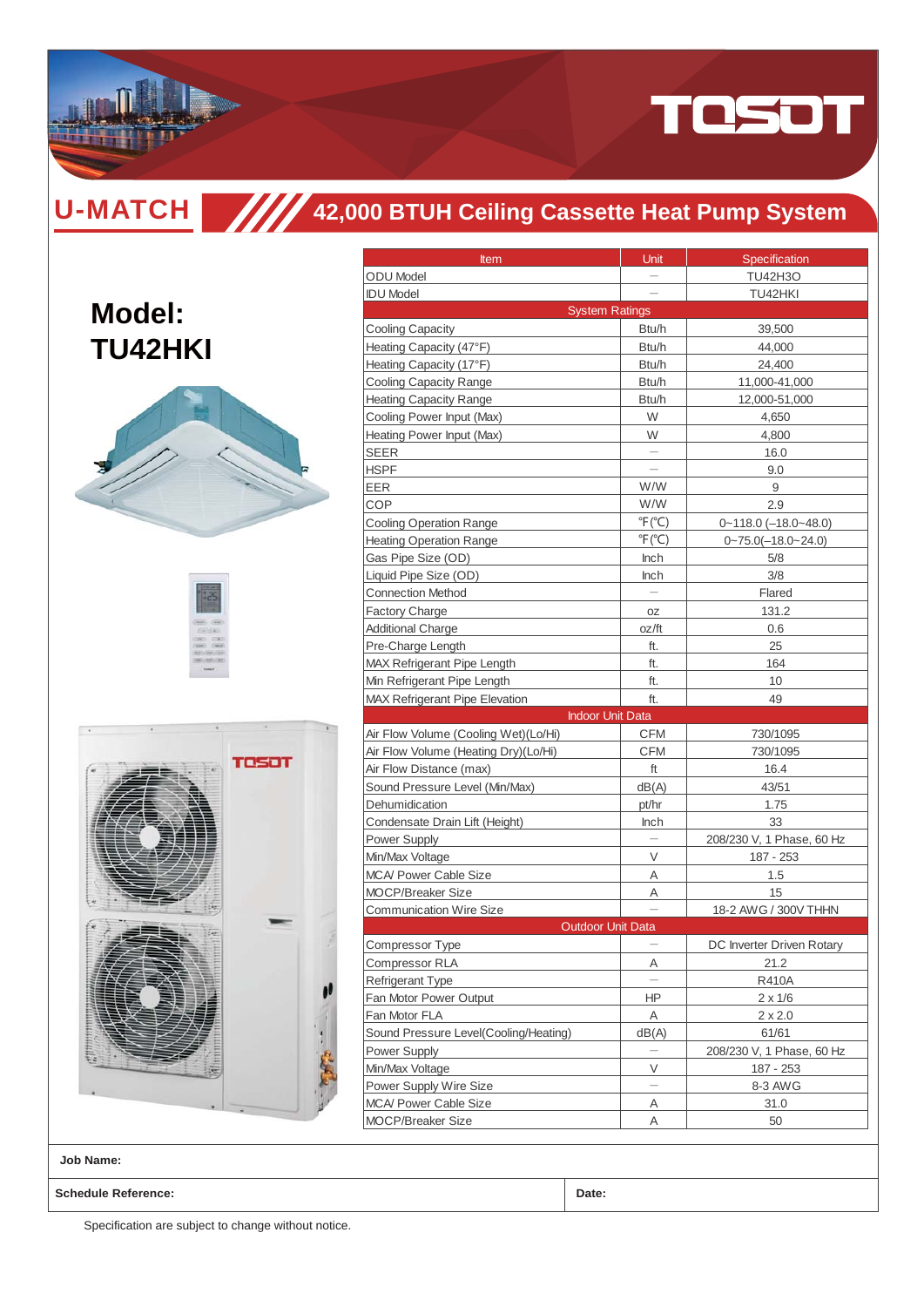

### Features & Function Summary TU42HKI

### **SYSTEM FEATURES** Ultra Low Frequency Torque Control Ves Power Factor Correction Yes Compressor Type Rotary Refrigerant Type R410A Basepan With Electric Heater **YES Compressor With Electric Heater NO** Outdoor Fin Coating **Acrylic Resing Acrylic Resing** Acrylic Resing **Intelligent Defrosting YES** YES Intelligent Preheating YES Low Voltage Startup YES Memory/Power Failure Recovery **YES** Self Diagnosis YES Low Ambient Cooling YES Internal Condensate Pump YES XK60 Wired Controller Interface YES Wi-Fi Interface NO Indoor Fan Type Crossflow Multi Fan Speeds 7 Speeds LED Display Indoor Unit YES Advance Filter Optional Auxiliary Electrical Heater NO Ventilation (Outdoor Air) NO

| <b>REMOTE CONTROLLER FUNCTIONS</b> |            |
|------------------------------------|------------|
| Auto Mode                          | <b>YES</b> |
| Auto Fan                           | <b>YES</b> |
| Auto Swing (Horizontal Auto Swing) | <b>YES</b> |
| Auto Swing (Vertical Auto Swing)   | <b>YES</b> |
| Clock on Remote Controller         | <b>YES</b> |
| Dry Mode                           | <b>YES</b> |
| Dry Anti-Mildew (X-Fan) Mode       | <b>YES</b> |
| <b>Energy Saving Mode</b>          | <b>NO</b>  |
| <b>Dirty Filter Alert</b>          | <b>NO</b>  |
| I Feel Function                    | <b>YES</b> |
| Lock on Remote Controller          | <b>YES</b> |
| Quiet Mode                         | <b>YES</b> |
| Room Temperature Display           | <b>NO</b>  |
| Sleep Mode                         | <b>YES</b> |
| 4 Sleep Modes Options              | <b>YES</b> |
| <b>Timer Mode</b>                  | <b>YES</b> |
| <b>Turbo Mode</b>                  | <b>YES</b> |
| Display On/Off Control             | <b>YES</b> |
| <b>Freeze Guard Mode</b>           | <b>YES</b> |

 $|\textsf{R410A}|$ 



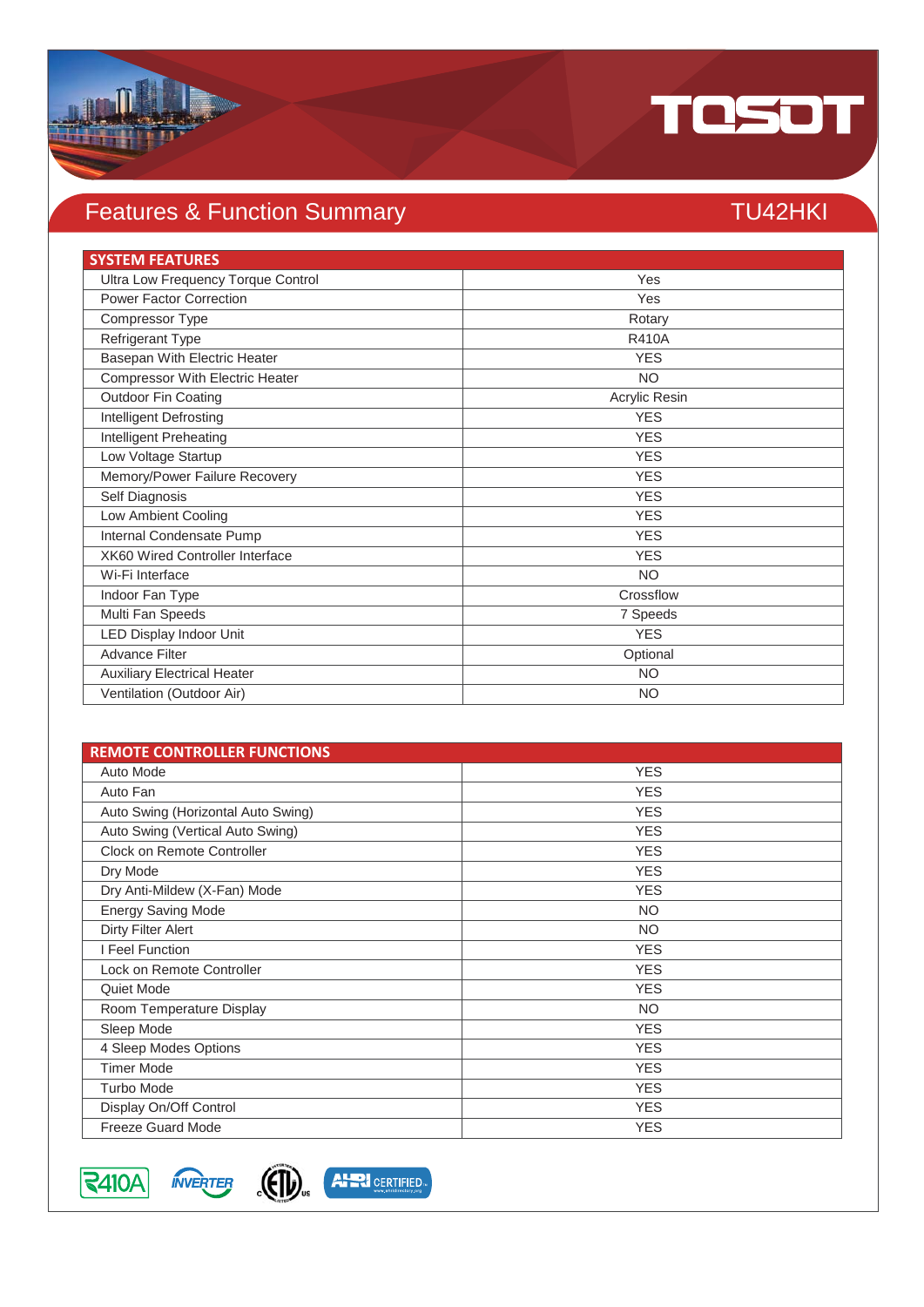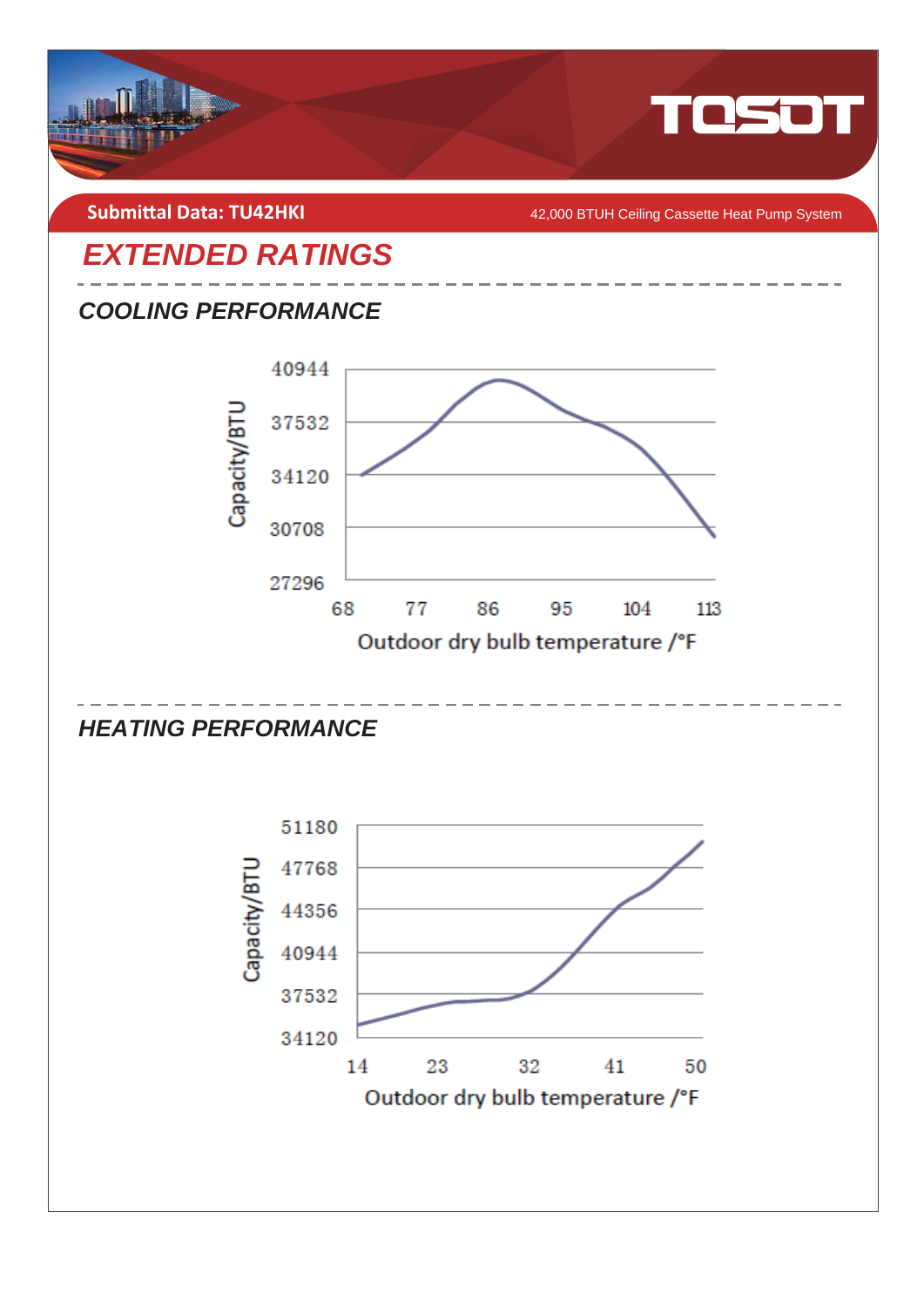

**Submittal Data: TU42HKI** *COMPONE A2,000 BTUH Ceiling Cassette Heat Pump System* 

## *MINIMUM SPACING REQUIREMENTS*

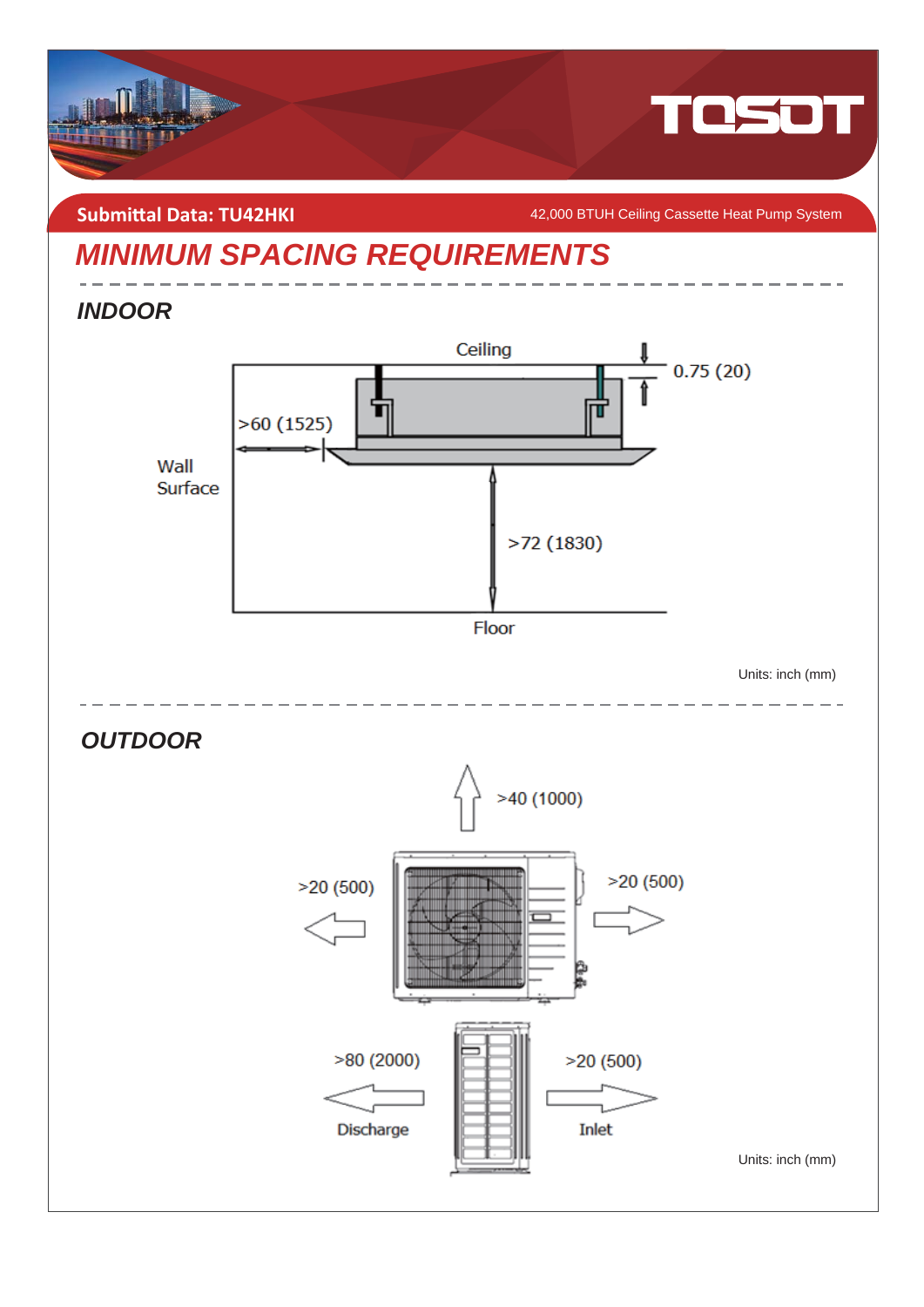

Units: inch (mm)

### **INDOOR UNIT DIMENSIONS & WEIGHTS**



- 2. Power wiring size must comply with applicable national and local codes.
- 3. Test conditions are based on AHRI 210/240.

Specifications are subject to change without notice. Manufacturer reserves the right to discontinue or modify specifications or designs without notice or without incurring obligations. All rights reserved.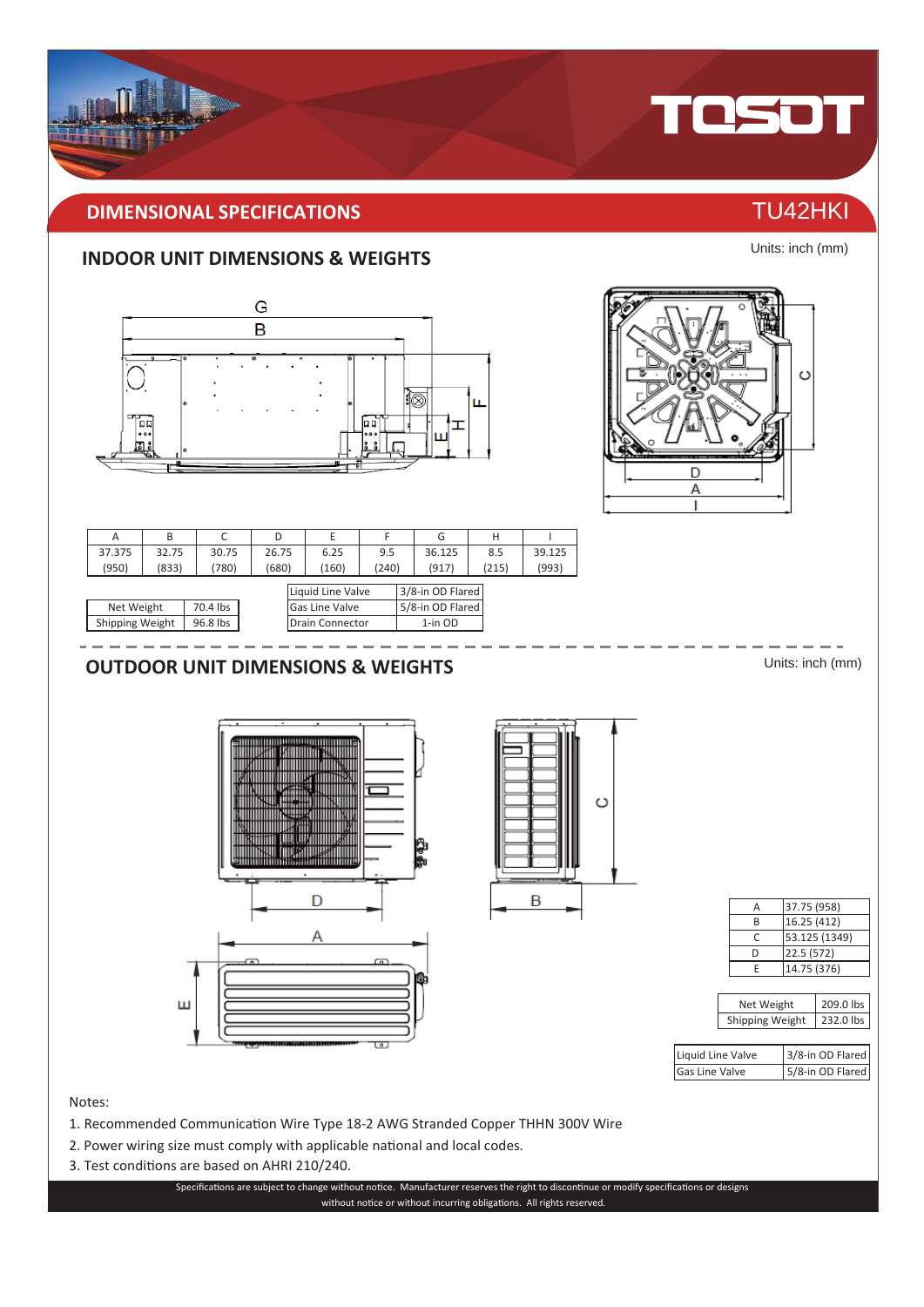

**Model:**

**TU48HKI** 

# **48,000 BTUH Ceiling Cassette Heat Pump System**

| × | rosot |
|---|-------|
|   |       |

| <b>Item</b>                           | Unit                      | Specification                |  |  |
|---------------------------------------|---------------------------|------------------------------|--|--|
| <b>ODU</b> Model                      |                           | <b>TU48H3O</b>               |  |  |
| <b>IDU Model</b>                      |                           | TU48HKI                      |  |  |
| <b>System Ratings</b>                 |                           |                              |  |  |
| <b>Cooling Capacity</b>               | Btu/h                     | 48,000                       |  |  |
| Heating Capacity (47°F)               | Btu/h                     | 54,500                       |  |  |
| Heating Capacity (17°F)               | Btu/h                     | 27,600                       |  |  |
| <b>Cooling Capacity Range</b>         | Btu/h                     | 20,400-50,500                |  |  |
| <b>Heating Capacity Range</b>         | Btu/h                     | 17,500-61,500                |  |  |
| Cooling Power Input (Max)             | W                         | 5,700                        |  |  |
| Heating Power Input (Max)             | W                         | 5,400                        |  |  |
| <b>SEER</b>                           |                           | 16.0                         |  |  |
| <b>HSPF</b>                           |                           | 9.0                          |  |  |
| EER                                   | W/W                       | 8.7                          |  |  |
| COP                                   | W/W                       | 3.3                          |  |  |
| <b>Cooling Operation Range</b>        | $\degree$ F( $\degree$ C) | $0 - 118.0$ $(-18.0 - 48.0)$ |  |  |
| <b>Heating Operation Range</b>        | $\degree$ F( $\degree$ C) | $0 - 75.0(-18.0 - 24.0)$     |  |  |
| Gas Pipe Size (OD)                    | <b>Inch</b>               | 5/8                          |  |  |
| Liquid Pipe Size (OD)                 | Inch                      | 3/8                          |  |  |
| <b>Connection Method</b>              |                           | Flared                       |  |  |
| <b>Factory Charge</b>                 | OZ                        | 140.8                        |  |  |
| <b>Additional Charge</b>              | oz/ft                     | 0.6                          |  |  |
| Pre-Charge Length                     | ft.                       | 25                           |  |  |
| MAX Refrigerant Pipe Length           | ft.                       | 230                          |  |  |
| Min Refrigerant Pipe Length           | ft.                       | 10                           |  |  |
| <b>MAX Refrigerant Pipe Elevation</b> | ft.                       | 49                           |  |  |
| <b>Indoor Unit Data</b>               |                           |                              |  |  |
| Air Flow Volume (Cooling Wet)(Lo/Hi)  | <b>CFM</b>                | 900/1350                     |  |  |
| Air Flow Volume (Heating Dry)(Lo/Hi)  | <b>CFM</b>                | 900/1350                     |  |  |
| Air Flow Distance (max)               | ft                        | 19.7                         |  |  |
| Sound Pressure Level (Min/Max)        | dB(A)                     | 41/53                        |  |  |
| Dehumidication                        | pt/hr                     | 2.13                         |  |  |
| Condensate Drain Lift (Height)        | Inch                      | 33                           |  |  |
| <b>Power Supply</b>                   |                           | 208/230 V, 1 Phase, 60 Hz    |  |  |
| Min/Max Voltage                       | V                         | 187 - 253                    |  |  |
| <b>MCA/ Power Cable Size</b>          | Α                         | 2.0                          |  |  |
| <b>MOCP/Breaker Size</b>              | Α                         | 15                           |  |  |
| <b>Communication Wire Size</b>        |                           | 18-2 AWG / 300V THHN         |  |  |
| <b>Outdoor Unit Data</b>              |                           |                              |  |  |
| Compressor Type                       |                           | DC Inverter Driven Rotary    |  |  |
| <b>Compressor RLA</b>                 | Α                         | 35.5                         |  |  |
| Refrigerant Type                      |                           | R410A                        |  |  |
| Fan Motor Power Output                | ΗP                        | $2 \times 1/6$               |  |  |
| Fan Motor FLA                         | Α                         | $2 \times 2.0$               |  |  |
| Sound Pressure Level(Cooling/Heating) | dB(A)                     | 59/59                        |  |  |
| Power Supply                          |                           | 208/230 V, 1 Phase, 60 Hz    |  |  |
| Min/Max Voltage                       | V                         | 187 - 253                    |  |  |
| Power Supply Wire Size                |                           | 8-3 AWG                      |  |  |
| MCA/ Power Cable Size                 | Α                         | 45.0                         |  |  |
| <b>MOCP/Breaker Size</b>              |                           |                              |  |  |
|                                       | Α                         | 70                           |  |  |

**Job Name:**

**Schedule Reference: Date:**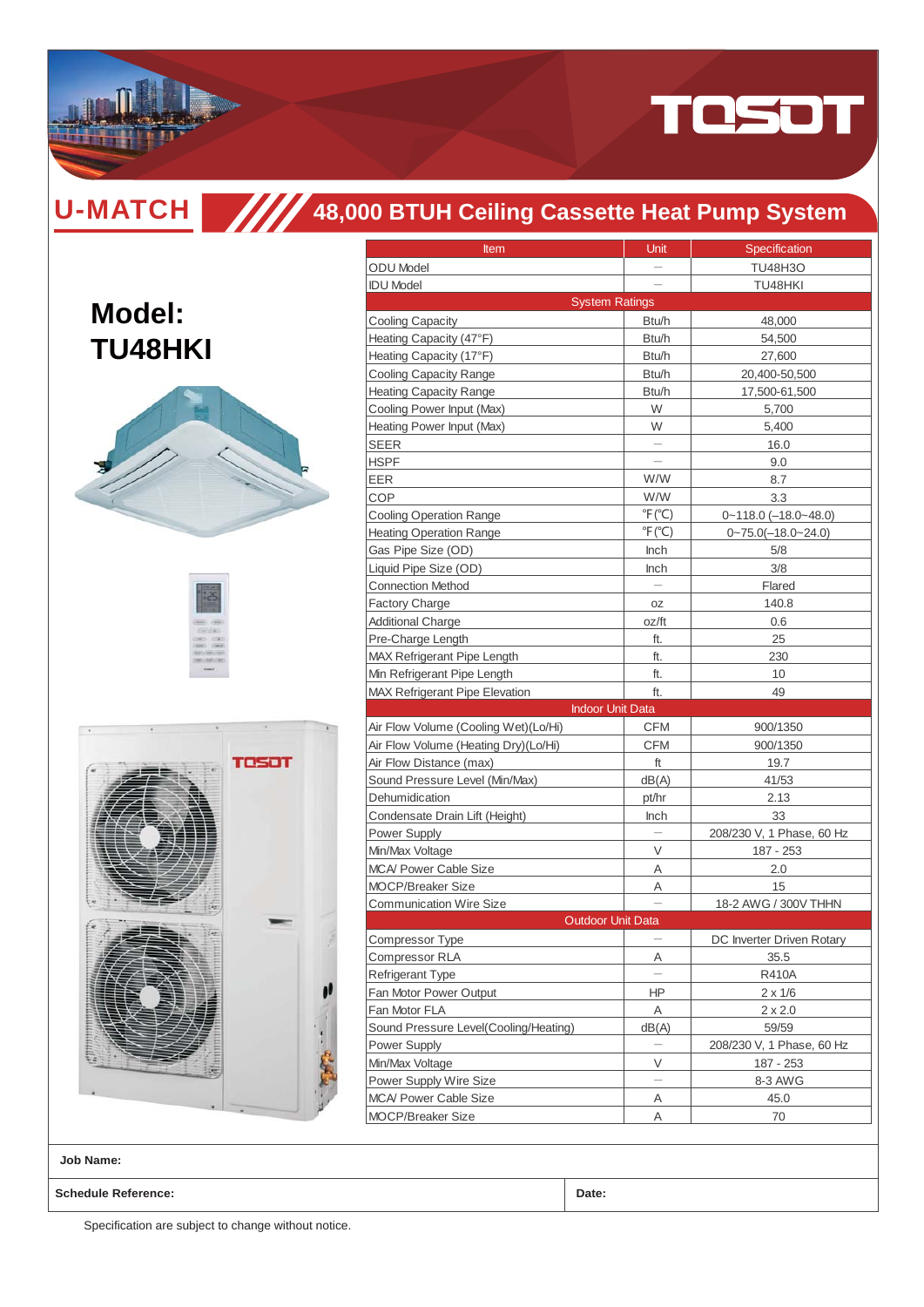

## Features & Function Summary TU48HKI

| <b>SYSTEM FEATURES</b>                 |               |
|----------------------------------------|---------------|
| Ultra Low Frequency Torque Control     | Yes           |
| <b>Power Factor Correction</b>         | Yes           |
| Compressor Type                        | Rotary        |
| Refrigerant Type                       | <b>R410A</b>  |
| Basepan With Electric Heater           | <b>YES</b>    |
| <b>Compressor With Electric Heater</b> | <b>NO</b>     |
| <b>Outdoor Fin Coating</b>             | Acrylic Resin |
| <b>Intelligent Defrosting</b>          | <b>YES</b>    |
| Intelligent Preheating                 | <b>YES</b>    |
| Low Voltage Startup                    | <b>YES</b>    |
| Memory/Power Failure Recovery          | <b>YES</b>    |
| Self Diagnosis                         | <b>YES</b>    |
| Low Ambient Cooling                    | <b>YES</b>    |
| Internal Condensate Pump               | <b>YES</b>    |
| XK60 Wired Controller Interface        | <b>YES</b>    |
| Wi-Fi Interface                        | <b>NO</b>     |
| Indoor Fan Type                        | Crossflow     |
| Multi Fan Speeds                       | 7 Speeds      |
| LED Display Indoor Unit                | <b>YES</b>    |
| <b>Advance Filter</b>                  | Optional      |
| <b>Auxiliary Electrical Heater</b>     | <b>NO</b>     |
| Ventilation (Outdoor Air)              | <b>NO</b>     |

| <b>REMOTE CONTROLLER FUNCTIONS</b> |            |
|------------------------------------|------------|
| Auto Mode                          | <b>YES</b> |
| Auto Fan                           | <b>YES</b> |
| Auto Swing (Horizontal Auto Swing) | <b>YES</b> |
| Auto Swing (Vertical Auto Swing)   | <b>YES</b> |
| Clock on Remote Controller         | <b>YES</b> |
| Dry Mode                           | <b>YES</b> |
| Dry Anti-Mildew (X-Fan) Mode       | <b>YES</b> |
| <b>Energy Saving Mode</b>          | <b>NO</b>  |
| <b>Dirty Filter Alert</b>          | <b>NO</b>  |
| I Feel Function                    | <b>YES</b> |
| Lock on Remote Controller          | <b>YES</b> |
| Quiet Mode                         | <b>YES</b> |
| Room Temperature Display           | NO.        |
| Sleep Mode                         | <b>YES</b> |
| 4 Sleep Modes Options              | <b>YES</b> |
| <b>Timer Mode</b>                  | <b>YES</b> |
| <b>Turbo Mode</b>                  | <b>YES</b> |
| Display On/Off Control             | <b>YES</b> |
| <b>Freeze Guard Mode</b>           | <b>YES</b> |





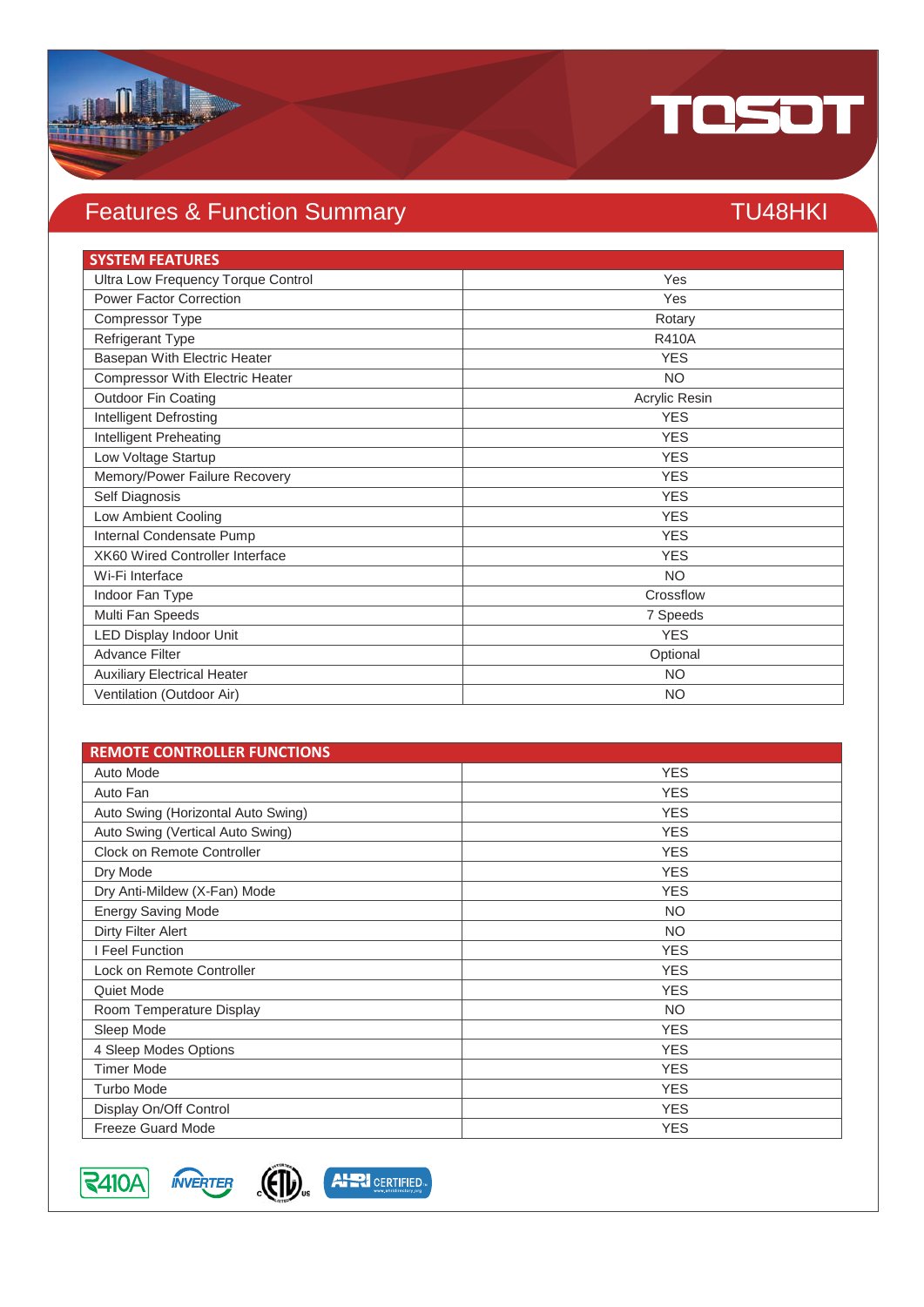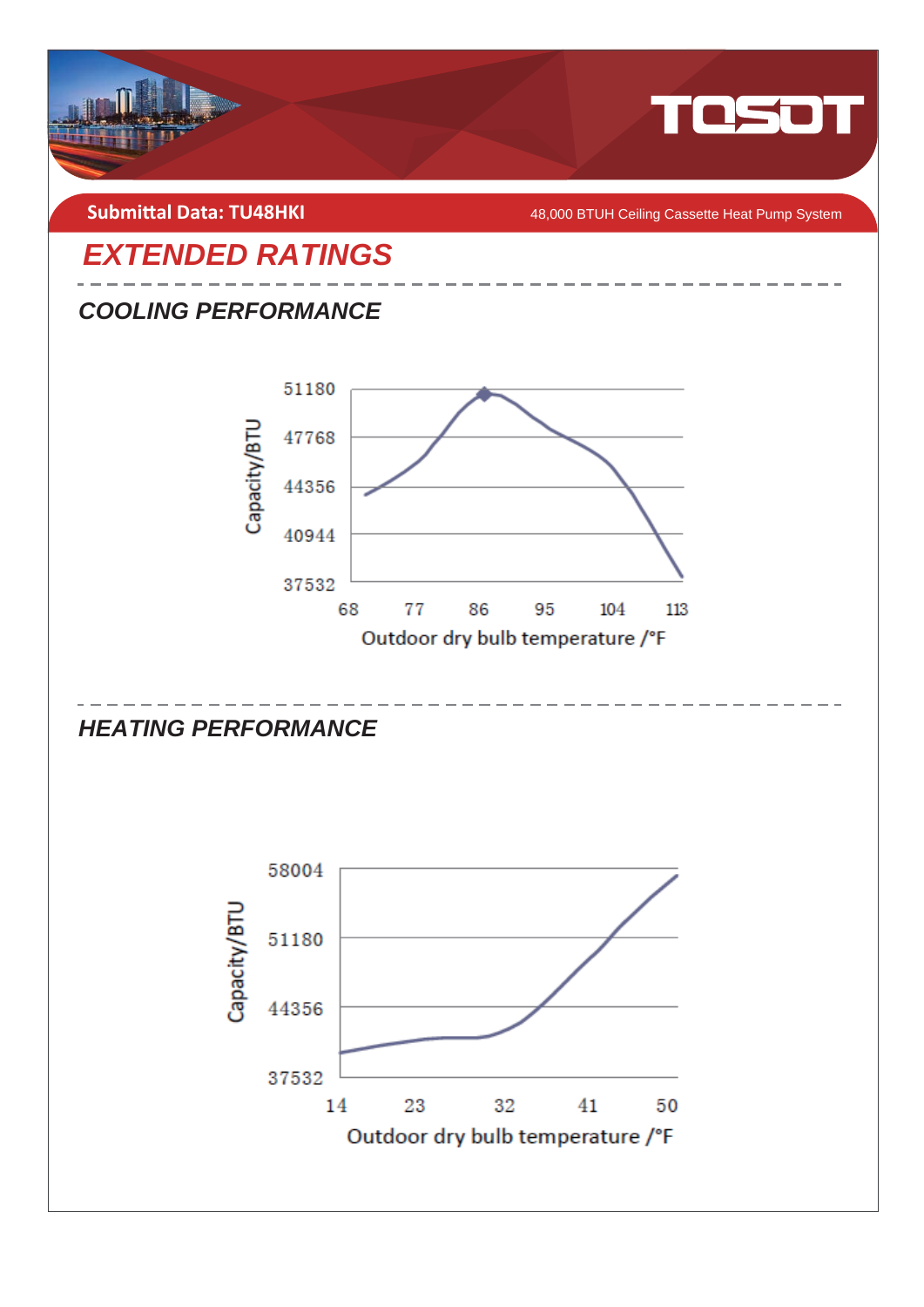

**Submittal Data: TU48HKI** *COMBIT AB,000 BTUH Ceiling Cassette Heat Pump System* 

## *MINIMUM SPACING REQUIREMENTS*